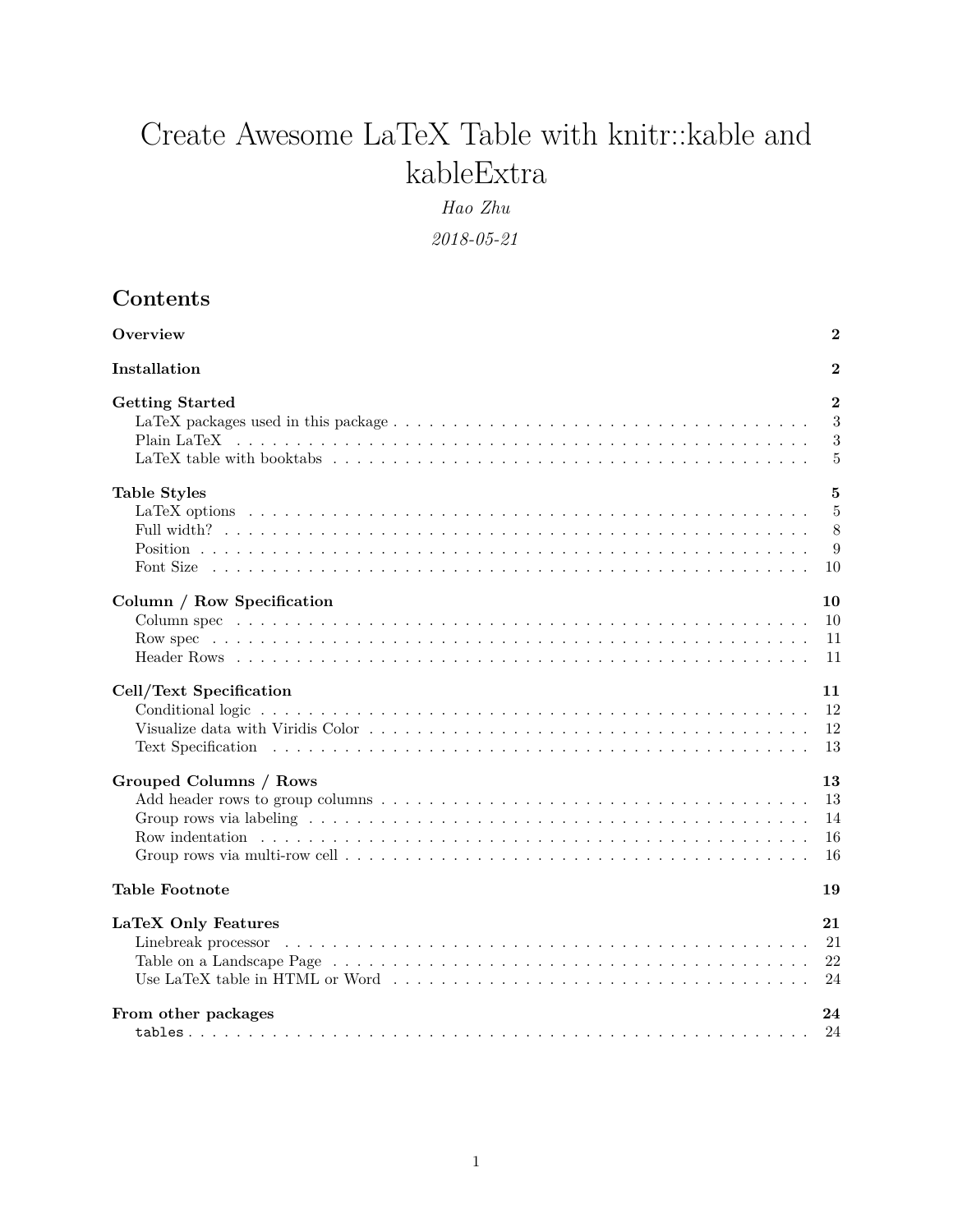Please see the package [documentation site](http://haozhu233.github.io/kableExtra) for how to use this package in HTML and more.

# <span id="page-1-0"></span>**Overview**

The goal of kableExtra is to help you build common complex tables and manipulate table styles. It imports the pipe %>% symbol from magrittr and verbalizes all the functions, so basically you can add "layers" to a kable output in a way that is similar with ggplot2 and plotly.

To learn how to generate complex tables in LaTeX, please visit [http://haozhu233.](http://haozhu233.github.io/kableExtra/awesome_table_in_html.html) [github.io/kableExtra/awesome\\_table\\_in\\_html.html.](http://haozhu233.github.io/kableExtra/awesome_table_in_html.html)



# <span id="page-1-1"></span>**Installation**

```
install.packages("kableExtra")
# For dev version
# install.packages("devtools")
devtools::install_github("haozhu233/kableExtra")
```
# <span id="page-1-2"></span>**Getting Started**

Here we are using the first few columns and rows from dataset mtcars

```
library(knitr)
library(kableExtra)
dt <- mtcars[1:5, 1:6]
```
When you are using  $kable()$ , if you don't specify format, by default it will generate a markdown table and let pandoc handle the conversion from markdown to HTML/PDF. This is the most favorable approach to render most simple tables as it is format independent. If you switch from HTML to pdf, you basically don't need to change anything in your code. However, markdown doesn't support complex table. For example, if you want to have a double-row header table, markdown just cannot provide you the functionality you need. As a result, when you have such a need, you should **define format in kable()** as either "html" or "latex". *You can also define a global option at the beginning using options(knitr.table.format = "latex") so you don't repeat the step every time.* **In this tutorial, I'll still put format="latex" in the function in case users just want to quickly replicate the results. In practice, you don't need to define those formats.**

**Starting from kableExtra 0.9.0**, when you load this package (library(kableExtra)), it will automatically set up the global option 'knitr.table.format' based on your current environment. Unless you are rendering a PDF, kableExtra will try to render a HTML table for you. **You no longer need to manually set either the global option or the format option in each kable() function**. I'm still including the explanation above here in this vignette so you can understand what is going on behind the scene. Note that this is only an global option. You can manually set any format in kable() whenever you want. I just hope you can enjoy a peace of mind in most of your time.

You can disable this behavior by setting options (kableExtra.auto format = FALSE) before you load kableExtra.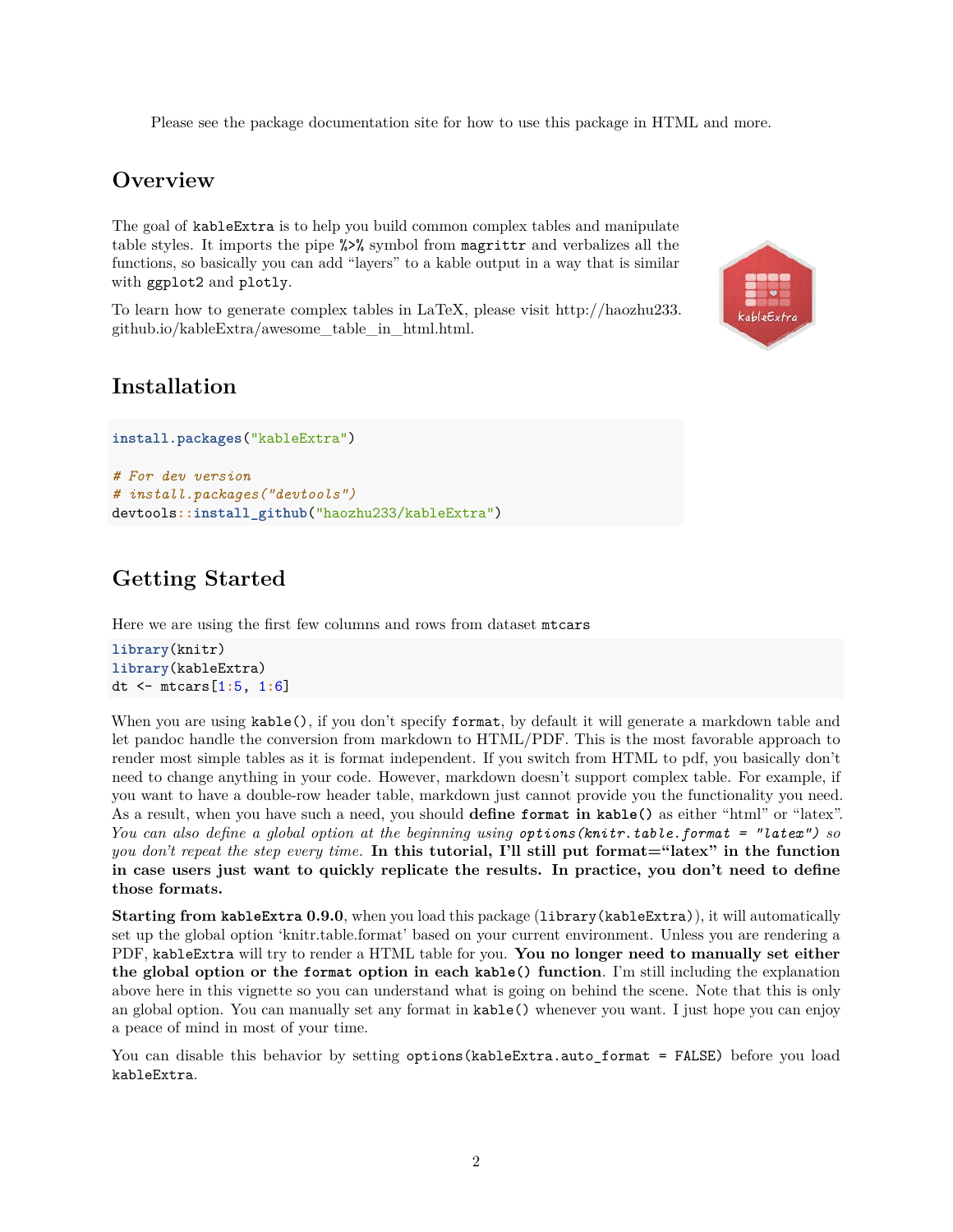```
# If you are using kableExtra < 0.9.0, you are recommended to set a global option first.
# options(knitr.table.format = "latex")
## If you don't define format here, you'll need put `format = "latex"`
## in every kable function.
```
## <span id="page-2-0"></span>**LaTeX packages used in this package**

If you are using a recent version of rmarkdown, you are recommended to load this package entirely via library(kableExtra) or require(kableExtra) because this package will load all necessary LaTeX packages, such as booktabs or multirow, for you automatically. Note that, if you are calling functions from kableExtra via kableExtra::kable\_styling() or if you put library(kableExtra) in a separate R file that is **sourced** by the rmarkdown document, these packages won't be loaded. Furthermore, you can suppress this autoloading behavior by setting a global option kableExtra.latex.load\_packages to be FALSE before you load kableExtra.

```
# Not evaluated. Ilustration purpose
options(kableExtra.latex.load_packages = FALSE)
library(kableExtra)
```
If you are using R Sweave, beamer, R package vignette template, tufte or some customized rmarkdown templates, you can put the following meta data into the yaml section. If you are familar with LaTeX and you know what you are doing, feel free to remove unnecessary packages from the list.

header-includes:

- \usepackage{booktabs}
- \usepackage{longtable}
- \usepackage{array}
- \usepackage{multirow}
- \usepackage[table]{xcolor}
- \usepackage{wrapfig}
- \usepackage{float}
- \usepackage{colortbl}
- \usepackage{pdflscape}
- \usepackage{tabu}
- \usepackage{threeparttable}
- \usepackage{threeparttablex}
- \usepackage[normalem]{ulem}
- \usepackage{makecell}

### <span id="page-2-1"></span>**Plain LaTeX**

Plain LaTeX table looks relatively ugly in 2017.

```
# Again, with kableExtra >= 0.9.0, `format = "latex"` is automatically defined
# when this package gets loaded. Otherwise, you still need to define formats
kable(dt)
```
mpg

cyl

disp

hp

drat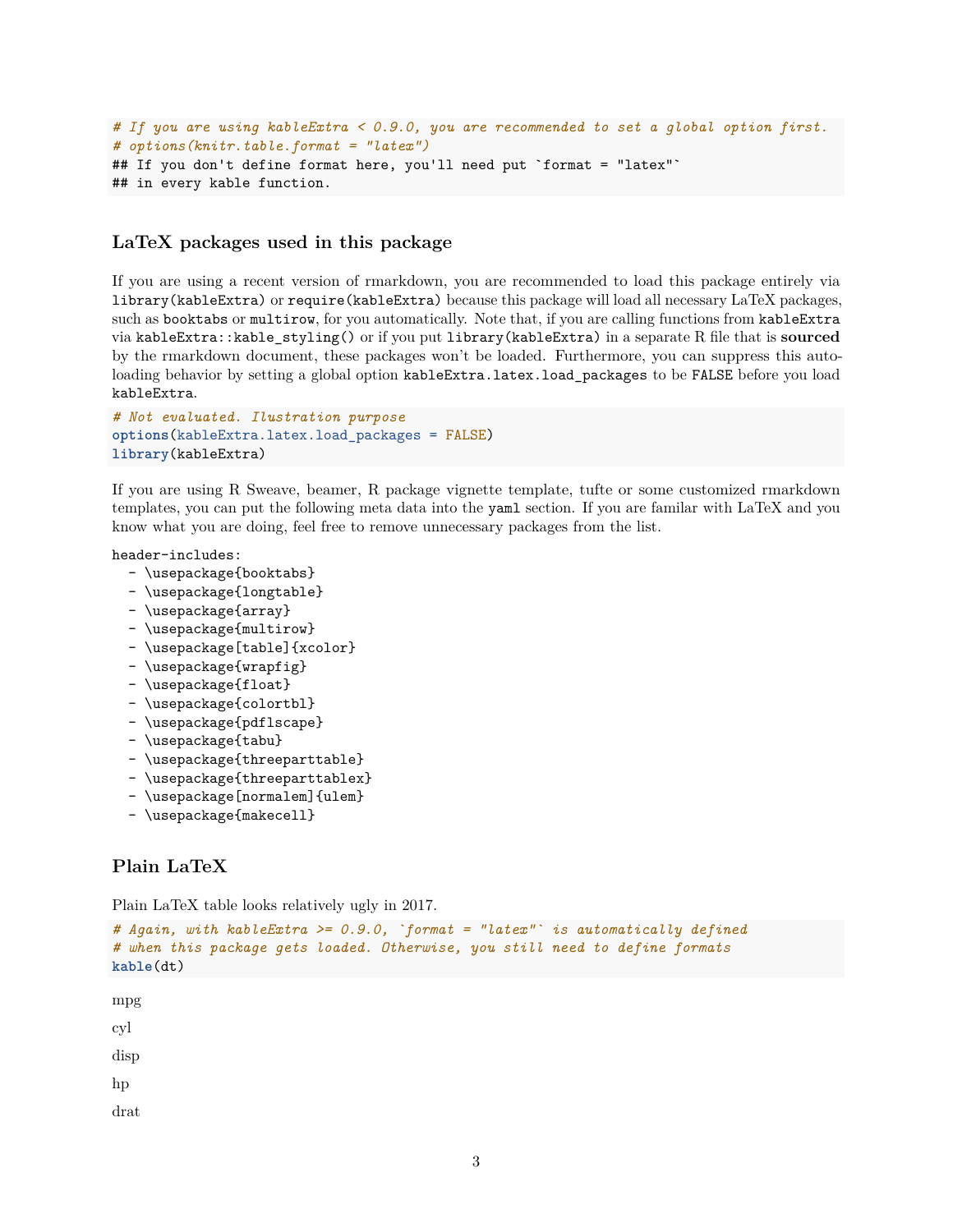| wt                   |
|----------------------|
| Mazda $\mathit{RX}4$ |
| 21.0                 |
| $\sqrt{6}$           |
| 160                  |
| 110                  |
| $3.90\,$             |
| 2.620                |
| Mazda RX4 Wag        |
| 21.0                 |
| $\boldsymbol{6}$     |
| 160                  |
| 110                  |
| 3.90                 |
| 2.875                |
| Datsun 710           |
| 22.8                 |
| $\overline{4}$       |
| 108                  |
| 93                   |
| $3.85\,$             |
| 2.320                |
| Hornet 4 Drive       |
| 21.4                 |
| $\;6\;$              |
| 258                  |
| 110                  |
| 3.08                 |
| 3.215                |
| Hornet Sportabout    |
| 18.7                 |
| 8                    |
| 360                  |
| 175                  |
| 3.15                 |
| 3.440                |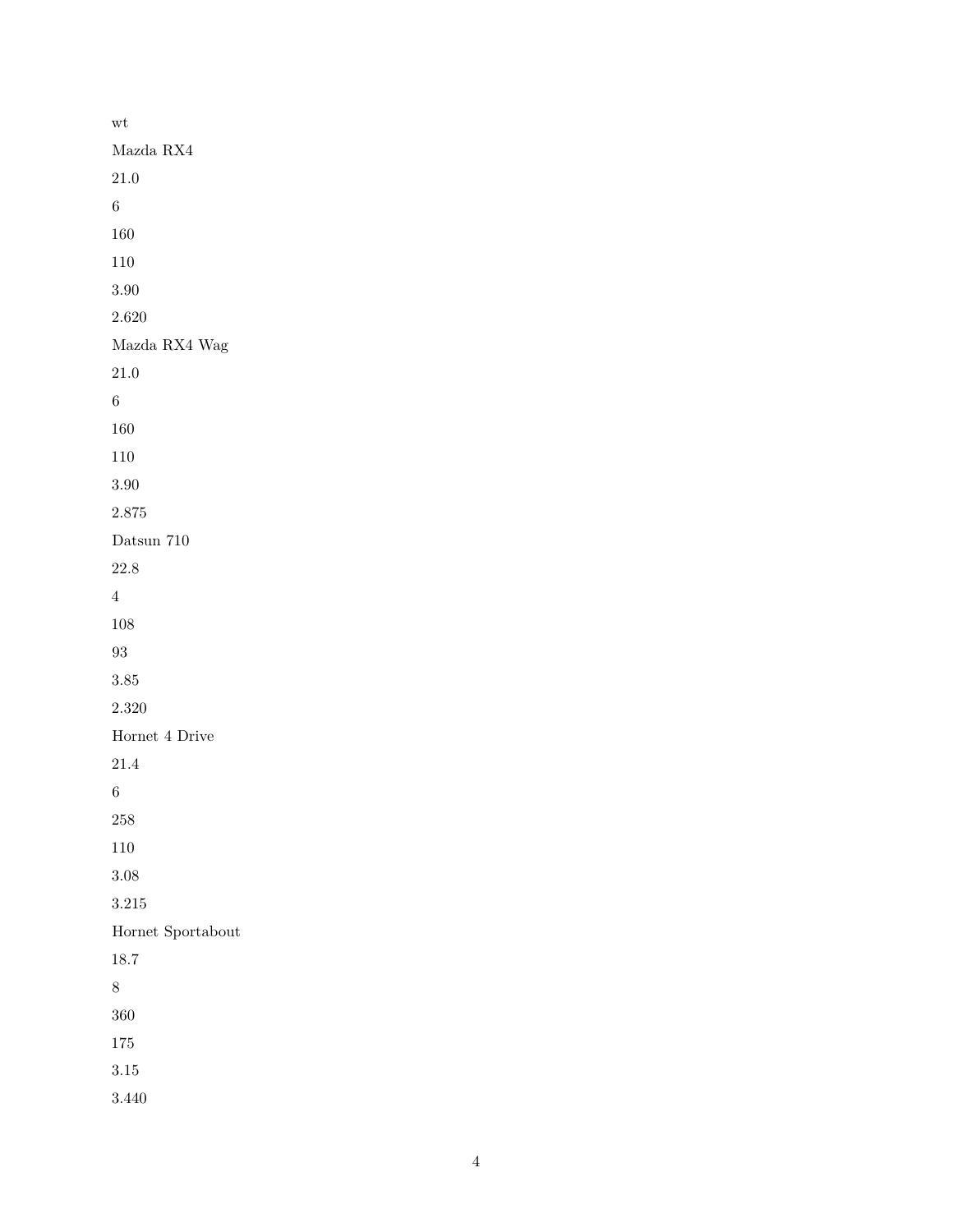#### *# Same: kable(dt, "latex")*

## <span id="page-4-0"></span>**LaTeX table with booktabs**

Similar to Bootstrap in HTML, in LaTeX, you can also use a trick to make your table look prettier as well. The different part is that, this time you don't need to pipe kable outputs to another function. Instead, you should call booktabs  $=$  T directly in kable().

|                   | mpg  | cvl | disp | hp  | drat | wt    |
|-------------------|------|-----|------|-----|------|-------|
| Mazda RX4         | 21.0 | 6   | 160  | 110 | 3.90 | 2.620 |
| Mazda RX4 Wag     | 21.0 | 6   | 160  | 110 | 3.90 | 2.875 |
| Datsun 710        | 22.8 | 4   | 108  | 93  | 3.85 | 2.320 |
| Hornet 4 Drive    | 21.4 | 6   | 258  | 110 | 3.08 | 3.215 |
| Hornet Sportabout | 18.7 | 8   | 360  | 175 | 3.15 | 3.440 |

**kable**(dt, "latex", booktabs = T)

# <span id="page-4-1"></span>**Table Styles**

kable styling in LaTeX uses the same syntax and structure as kable styling in HTML. However, instead of bootstrap\_options, you should specify latex\_options instead.

### <span id="page-4-2"></span>**LaTeX options**

Similar with bootstap\_options, latex\_options is also a charter vector with a bunch of options including striped, hold\_position and scale\_down.

#### **Striped**

Even though in the LaTeX world, people usually call it alternative row colors but here I'm using its bootstrap name for consistency. Note that to make it happen, LaTeX package xcolor is required to be loaded. In an environment like rmarkdown::pdf document (rmarkdown  $1.4.0 +$ ), kable\_styling will load it automatically if striped is enabled. However, in other cases, you probably need to import that package by yourself.

```
kable(dt, "latex", booktabs = T) %>%
  kable_styling(latex_options = "striped")
```

|                   | mpg  | cyl            | disp | hp  | drat | wt    |
|-------------------|------|----------------|------|-----|------|-------|
| Mazda RX4         | 21.0 | 6              | 160  | 110 | 3.90 | 2.620 |
| Mazda RX4 Wag     | 21.0 | 6              | 160  | 110 | 3.90 | 2.875 |
| Datsun 710        | 22.8 | $\overline{4}$ | 108  | 93  | 3.85 | 2.320 |
| Hornet 4 Drive    | 21.4 | 6              | 258  | 110 | 3.08 | 3.215 |
| Hornet Sportabout | 18.7 | 8              | 360  | 175 | 3.15 | 3.440 |

#### **Hold position**

If you provide a table caption in kable(), it will put your LaTeX tabular in a table environment, unless you are using longtable. A table environment will automatically find the best place (it thinks) to put your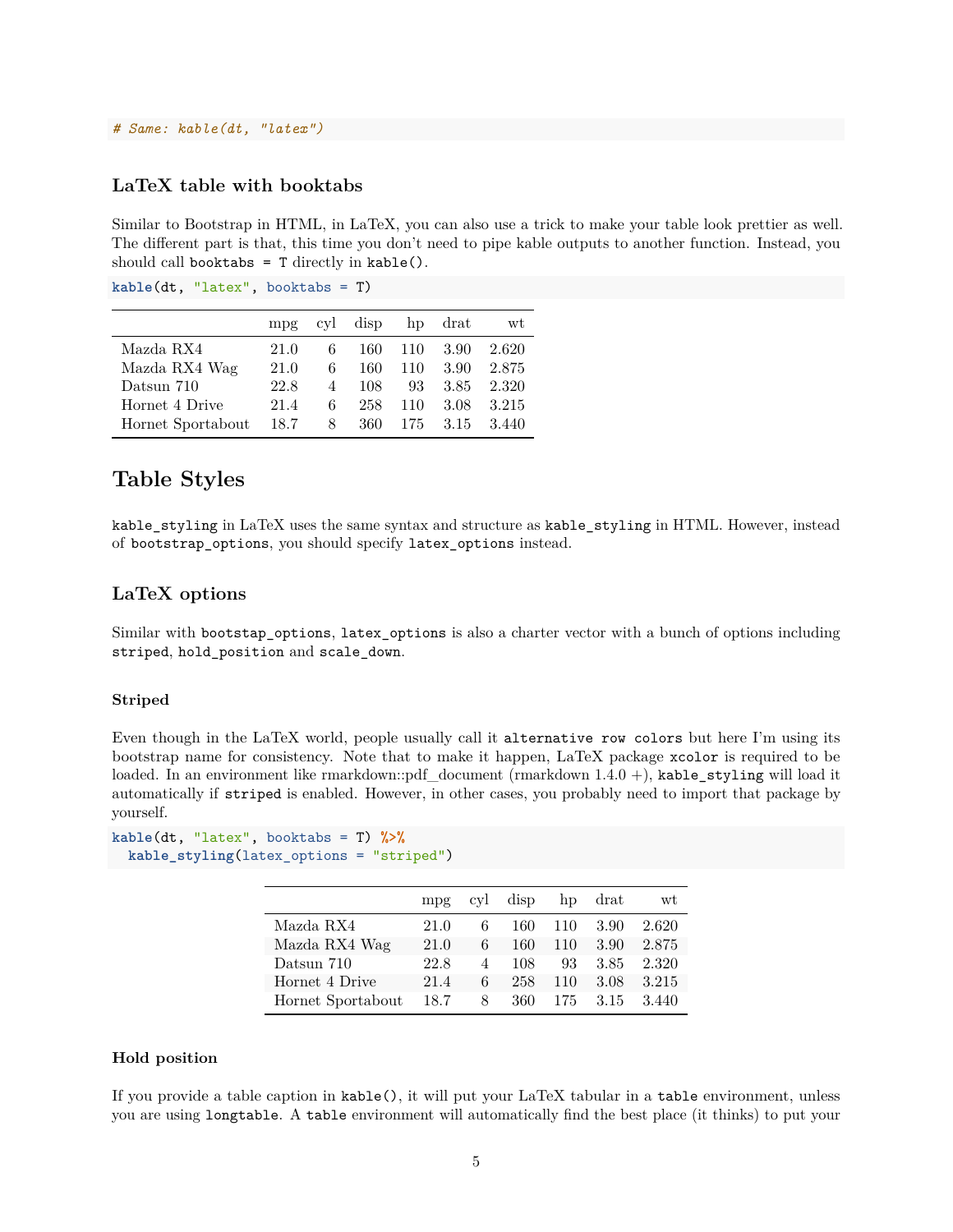table. However, in many cases, you do want your table to appear in a position you want it to be. In this case, you can use this hold\_position options here.

```
kable(dt, "latex", caption = "Demo table", booktabs = T) %>%
 kable_styling(latex_options = c("striped", "hold_position"))
```

|                   | mpg  |                | cyl disp |      | hp drat | wt    |
|-------------------|------|----------------|----------|------|---------|-------|
| Mazda RX4         | 21.0 | 6              | 160 -    | -110 | 3.90    | 2.620 |
| Mazda RX4 Wag     | 21.0 | 6              | 160      | 110  | 3.90    | 2.875 |
| Datsun 710        | 22.8 | $\overline{4}$ | 108      | 93.  | 3.85    | 2.320 |
| Hornet 4 Drive    | 21.4 | 6              | 258      | 110  | 3.08    | 3.215 |
| Hornet Sportabout | 18.7 | 8.             | 360 -    | 175  | 3.15    | 3.440 |

Table 1: Demo table

If you find hold position is not powerful enough to literally PIN your table in the exact position, you may want to use HOLD\_position, which is a more powerful version of this feature. For those who are familiar with LaTeX, hold\_position uses [!h] and HOLD\_position uses [H] and the float package.

#### **Scale down**

When you have a wide table that will normally go out of the page, and you want to scale down the table to fit the page, you can use the scale\_down option here. Note that, if your table is too small, it will also scale up your table. It was named in this way only because scaling up isn't very useful in most cases.

```
kable(cbind(dt, dt, dt), "latex", booktabs = T) %>%
  kable_styling(latex_options = c("striped", "scale_down"))
```

|                   | mpg  | cv1 | disp | hp  | drat | wt    | mpg  | cyl | disp | hp  | drat | wt    | mpg  | cyl | disp | hp  | drat | wt.   |
|-------------------|------|-----|------|-----|------|-------|------|-----|------|-----|------|-------|------|-----|------|-----|------|-------|
| Mazda RX4         | 21.0 |     | 160- | 110 | 3.90 | 2.620 | 21.0 | -6  | 160  | 110 | 3.90 | 2.620 | 21.0 | 6   | 160  | 110 | 3.90 | 2.620 |
| Mazda RX4 Wag     | 21.0 | 6   | 160- | 110 | 3.90 | 2.875 | 21.0 | 6   | 160  | 110 | 3.90 | 2.875 | 21.0 | 6   | 160  | 110 | 3.90 | 2.875 |
| Datsun 710        | 22.8 |     | 108. | 93  | 3.85 | 2.320 | 22.8 | 4   | 108  | -93 | 3.85 | 2.320 | 22.8 |     | 108  | 93  | 3.85 | 2.320 |
| Hornet 4 Drive    | 21.4 | 6   | 258  | 110 | 3.08 | 3.215 | 21.4 | 6   | 258  | 110 | 3.08 | 3.215 | 21.4 | 6   | 258  | 110 | 3.08 | 3.215 |
| Hornet Sportabout | 18.7 | 8   | 360  | 175 | 3.15 | 3.440 | 18.7 | 8   | 360  | 175 | 3.15 | 3.440 | 18.7 | 8   | 360  | 175 |      | 3.440 |

```
kable(cbind(dt), "latex", booktabs = T) %>%
 kable_styling(latex_options = c("striped", "scale_down"))
```

|                   | mpg  |                | cyl disp |         | hp drat | wt    |
|-------------------|------|----------------|----------|---------|---------|-------|
| Mazda RX4         | 21.0 | 6              | 160      | 110     | 3.90    | 2.620 |
| Mazda RX4 Wag     | 21.0 | 6              | 160      | 110     | 3.90    | 2.875 |
| Datsun 710        | 22.8 | $\overline{4}$ | 108      | 93      | 3.85    | 2.320 |
| Hornet 4 Drive    | 21.4 | 6              | 258      | 110     | 3.08    | 3.215 |
| Hornet Sportabout | 18.7 | 8              |          | 360 175 | 3.15    | 3.440 |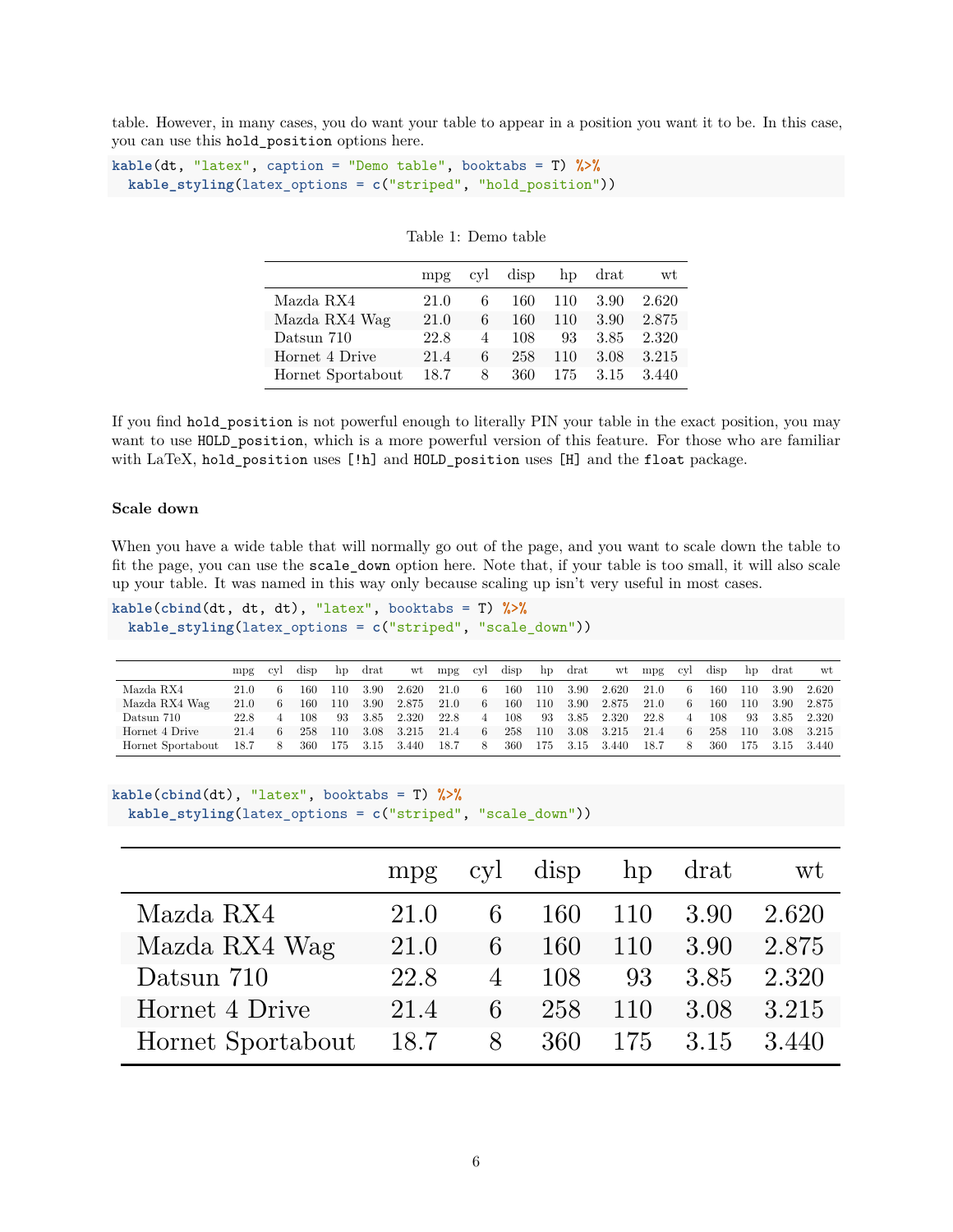#### **Repeat header in longtable**

In kableExtra 0.3.0 or above, a new option repeat\_header was introduced into kable\_styling. It will add header rows to longtables spanning multiple pages. For table captions on following pages, it will append *"continued"* to the caption to differentiate. If you need texts other than *"(continued)"* (for example, other languages), you can specify it using kable\_styling(..., repeat\_header\_text = "xxx"). If you want to completely replace the table caption instead of appending, you can specify it in the option repeat\_header\_method.

```
long_dt <- rbind(mtcars, mtcars)
```

```
kable(long_dt, "latex", longtable = T, booktabs = T, caption = "Longtable") %>%
 add_header_above(c(" ", "Group 1" = 5, "Group 2" = 6)) %>%
 kable_styling(latex_options = c("repeat_header"))
```

|                      |          |                | Group 1  |         |          |       |           | Group 2          |                  |                |                |
|----------------------|----------|----------------|----------|---------|----------|-------|-----------|------------------|------------------|----------------|----------------|
|                      | mpg      | cyl            | disp     | hp      | drat     | wt    | qsec      | $_{\rm VS}$      | am               | gear           | carb           |
| Mazda $\mathit{RX4}$ | 21.0     | $\,6$          | 160.0    | 110     | 3.90     | 2.620 | 16.46     | $\overline{0}$   | $\mathbf{1}$     | $\overline{4}$ | $\overline{4}$ |
| Mazda RX4 Wag        | 21.0     | $\,6$          | 160.0    | 110     | $3.90\,$ | 2.875 | 17.02     | $\boldsymbol{0}$ | $\mathbf{1}$     | $\overline{4}$ | $\sqrt{4}$     |
| Datsun $710\,$       | 22.8     | $\overline{4}$ | 108.0    | 93      | 3.85     | 2.320 | 18.61     | $\mathbf{1}$     | $\mathbf{1}$     | $\overline{4}$ | $\,1$          |
| Hornet 4 Drive       | 21.4     | $\,6$          | 258.0    | 110     | 3.08     | 3.215 | 19.44     | $\mathbf{1}$     | $\overline{0}$   | 3              | $1\,$          |
| Hornet Sportabout    | 18.7     | 8              | 360.0    | 175     | $3.15\,$ | 3.440 | 17.02     | $\boldsymbol{0}$ | $\overline{0}$   | 3              | $\overline{2}$ |
| Valiant              | 18.1     | $\,6$          | 225.0    | 105     | 2.76     | 3.460 | 20.22     | $\mathbf{1}$     | $\overline{0}$   | 3              | $\mathbf{1}$   |
| Duster 360           | 14.3     | 8              | 360.0    | 245     | $3.21\,$ | 3.570 | 15.84     | $\boldsymbol{0}$ | $\overline{0}$   | 3              | $\,4\,$        |
| Merc $240D$          | 24.4     | $\overline{4}$ | 146.7    | 62      | 3.69     | 3.190 | 20.00     | $1\,$            | $\overline{0}$   | $\overline{4}$ | $\overline{2}$ |
| Merc 230             | 22.8     | $\overline{4}$ | 140.8    | 95      | 3.92     | 3.150 | 22.90     | $1\,$            | $\overline{0}$   | $\overline{4}$ | $\overline{2}$ |
| Merc 280             | 19.2     | $\,6$          | 167.6    | 123     | $3.92\,$ | 3.440 | 18.30     | $1\,$            | $\boldsymbol{0}$ | $\overline{4}$ | $\overline{4}$ |
| Merc 280C            | 17.8     | $\,6$          | 167.6    | 123     | 3.92     | 3.440 | 18.90     | $\mathbf{1}$     | $\overline{0}$   | $\overline{4}$ | $\overline{4}$ |
| Merc 450SE           | 16.4     | $8\,$          | 275.8    | 180     | 3.07     | 4.070 | 17.40     | $\boldsymbol{0}$ | $\boldsymbol{0}$ | 3              | $\sqrt{3}$     |
| Merc 450SL           | 17.3     | $8\,$          | 275.8    | 180     | 3.07     | 3.730 | 17.60     | $\boldsymbol{0}$ | $\boldsymbol{0}$ | 3              | $\overline{3}$ |
| Merc 450SLC          | $15.2\,$ | $8\,$          | 275.8    | 180     | 3.07     | 3.780 | 18.00     | $\boldsymbol{0}$ | $\boldsymbol{0}$ | 3              | $\sqrt{3}$     |
| Cadillac Fleetwood   | 10.4     | 8              | 472.0    | $205\,$ | $2.93\,$ | 5.250 | 17.98     | $\boldsymbol{0}$ | $\boldsymbol{0}$ | 3              | $\overline{4}$ |
| Lincoln Continental  | 10.4     | 8              | 460.0    | $215\,$ | 3.00     | 5.424 | 17.82     | $\boldsymbol{0}$ | $\boldsymbol{0}$ | 3              | $\sqrt{4}$     |
| Chrysler Imperial    | 14.7     | 8              | 440.0    | 230     | 3.23     | 5.345 | 17.42     | $\overline{0}$   | $\overline{0}$   | 3              | $\,4\,$        |
| Fiat 128             | 32.4     | $\overline{4}$ | 78.7     | 66      | 4.08     | 2.200 | 19.47     | $\mathbf{1}$     | $\mathbf{1}$     | $\overline{4}$ | $\mathbf{1}$   |
| Honda Civic          | 30.4     | $\overline{4}$ | 75.7     | $52\,$  | 4.93     | 1.615 | $18.52\,$ | $1\,$            | $1\,$            | $\overline{4}$ | $\sqrt{2}$     |
| Toyota Corolla       | 33.9     | $\overline{4}$ | 71.1     | 65      | 4.22     | 1.835 | 19.90     | $\mathbf{1}$     | $\mathbf{1}$     | $\overline{4}$ | $\mathbf{1}$   |
| Toyota Corona        | 21.5     | $\overline{4}$ | 120.1    | 97      | 3.70     | 2.465 | 20.01     | $\,1\,$          | $\overline{0}$   | 3              | $\,1$          |
| Dodge Challenger     | 15.5     | 8              | 318.0    | 150     | 2.76     | 3.520 | 16.87     | $\overline{0}$   | $\overline{0}$   | 3              | $\overline{2}$ |
| <b>AMC</b> Javelin   | $15.2\,$ | 8              | 304.0    | 150     | $3.15\,$ | 3.435 | 17.30     | $\overline{0}$   | $\overline{0}$   | 3              | $\overline{2}$ |
| Camaro Z28           | 13.3     | 8              | 350.0    | $245\,$ | 3.73     | 3.840 | 15.41     | $\boldsymbol{0}$ | $\boldsymbol{0}$ | 3              | $\,4\,$        |
| Pontiac Firebird     | 19.2     | 8              | 400.0    | 175     | 3.08     | 3.845 | 17.05     | $\overline{0}$   | $\overline{0}$   | 3              | $\overline{2}$ |
| Fiat X1-9            | 27.3     | $\overline{4}$ | 79.0     | 66      | 4.08     | 1.935 | 18.90     | $\mathbf{1}$     | $1\,$            | $\overline{4}$ | $\mathbf{1}$   |
| Porsche 914-2        | 26.0     | $\overline{4}$ | 120.3    | 91      | 4.43     | 2.140 | 16.70     | $\boldsymbol{0}$ | $\mathbf{1}$     | $\overline{5}$ | $\sqrt{2}$     |
| Lotus Europa         | 30.4     | $\sqrt{4}$     | $95.1\,$ | 113     | 3.77     | 1.513 | 16.90     | $\,1\,$          | $\mathbf{1}$     | $\overline{5}$ | $\overline{2}$ |
| Ford Pantera L       | 15.8     | 8              | 351.0    | 264     | 4.22     | 3.170 | 14.50     | $\boldsymbol{0}$ | $1\,$            | $\overline{5}$ | $\,4\,$        |
| Ferrari Dino         | 19.7     | 6              | 145.0    | 175     | 3.62     | 2.770 | 15.50     | $\overline{0}$   | $\mathbf{1}$     | $\overline{5}$ | $\overline{6}$ |
| Maserati Bora        | 15.0     | 8              | 301.0    | 335     | 3.54     | 3.570 | 14.60     | $\boldsymbol{0}$ | $\mathbf{1}$     | $\bf 5$        | $8\,$          |
| Volvo 142E           | 21.4     | $\overline{4}$ | 121.0    | 109     | 4.11     | 2.780 | 18.60     | $1\,$            | $\mathbf{1}$     | $\overline{4}$ | $\overline{2}$ |
|                      |          |                |          |         |          |       |           |                  |                  |                |                |

Table 2: Longtable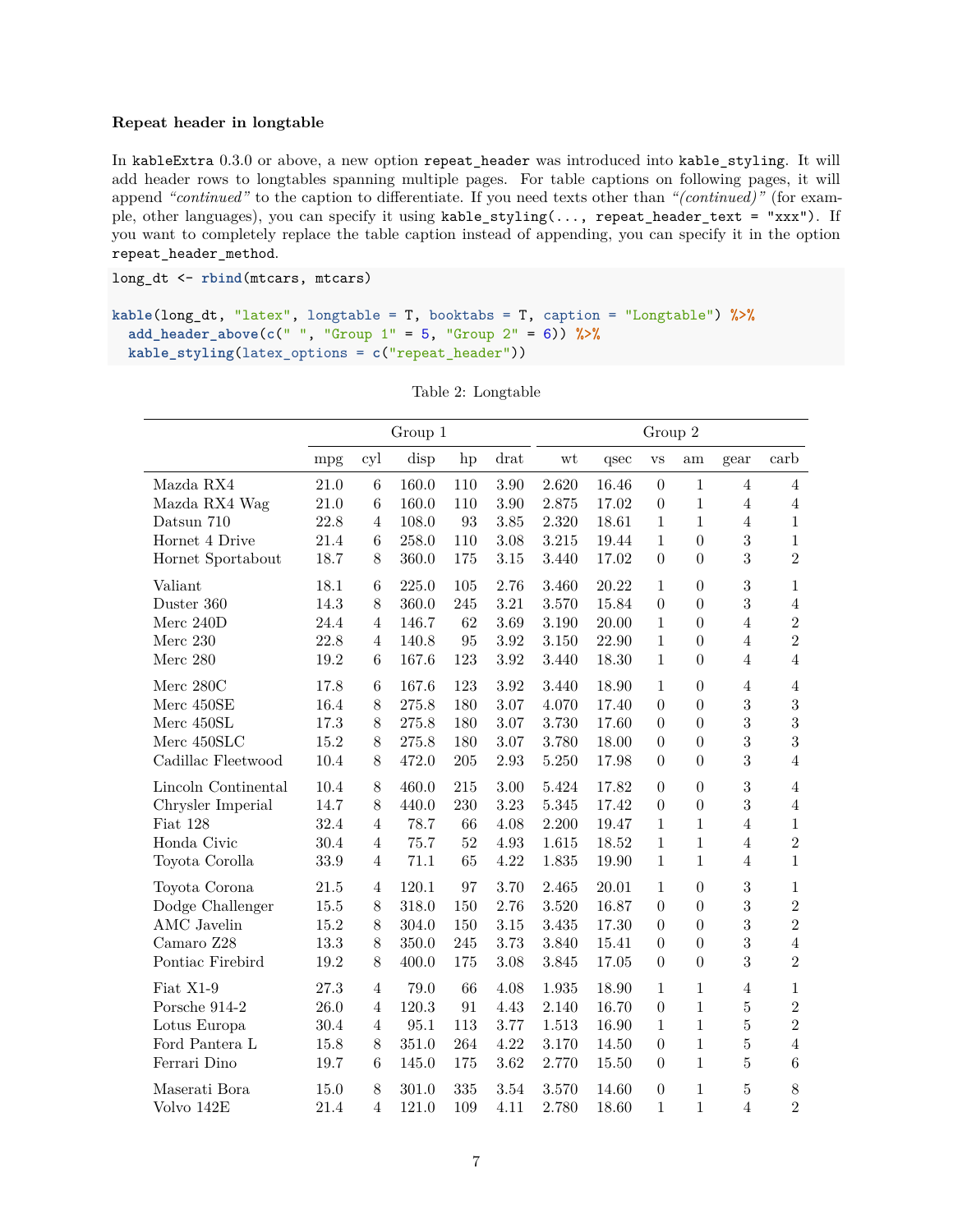|                      | Group 1  |                  |       |     |          |           |       | Group 2          |                  |                |                 |
|----------------------|----------|------------------|-------|-----|----------|-----------|-------|------------------|------------------|----------------|-----------------|
|                      | mpg      | cyl              | disp  | hp  | drat     | wt        | qsec  | <b>VS</b>        | am               | gear           | carb            |
| Mazda RX41           | 21.0     | 6                | 160.0 | 110 | $3.90\,$ | 2.620     | 16.46 | $\theta$         | 1                | $\overline{4}$ | $\overline{4}$  |
| Mazda RX4 Wag1       | $21.0\,$ | $6\phantom{.}6$  | 160.0 | 110 | 3.90     | 2.875     | 17.02 | $\boldsymbol{0}$ | $\mathbf{1}$     | $\overline{4}$ | $\overline{4}$  |
| Datsun 7101          | 22.8     | $\overline{4}$   | 108.0 | 93  | 3.85     | 2.320     | 18.61 | $\mathbf{1}$     | $\mathbf 1$      | $\overline{4}$ | $\mathbf{1}$    |
| Hornet 4 Drive1      | 21.4     | $6\phantom{.}6$  | 258.0 | 110 | 3.08     | 3.215     | 19.44 | 1                | $\boldsymbol{0}$ | 3              | 1               |
| Hornet Sportabout1   | 18.7     | 8                | 360.0 | 175 | 3.15     | 3.440     | 17.02 | $\boldsymbol{0}$ | $\boldsymbol{0}$ | 3              | $\overline{2}$  |
| Valiant1             | 18.1     | $6\phantom{.}6$  | 225.0 | 105 | 2.76     | 3.460     | 20.22 | 1                | $\overline{0}$   | 3              | $\mathbf{1}$    |
| Duster 3601          | 14.3     | 8                | 360.0 | 245 | $3.21\,$ | 3.570     | 15.84 | $\overline{0}$   | $\boldsymbol{0}$ | 3              | $\overline{4}$  |
| Merc 240D1           | 24.4     | $\overline{4}$   | 146.7 | 62  | 3.69     | 3.190     | 20.00 | 1                | $\boldsymbol{0}$ | $\overline{4}$ | $\overline{2}$  |
| Merc 2301            | 22.8     | $\overline{4}$   | 140.8 | 95  | 3.92     | 3.150     | 22.90 | $\mathbf{1}$     | $\theta$         | $\overline{4}$ | $\overline{2}$  |
| <b>Merc 2801</b>     | 19.2     | $\boldsymbol{6}$ | 167.6 | 123 | 3.92     | 3.440     | 18.30 | $\mathbf 1$      | $\boldsymbol{0}$ | $\overline{4}$ | $\overline{4}$  |
| Merc $280C1$         | 17.8     | $6\phantom{.}6$  | 167.6 | 123 | 3.92     | 3.440     | 18.90 | 1                | $\boldsymbol{0}$ | $\overline{4}$ | $\overline{4}$  |
| Merc 450SE1          | 16.4     | $8\,$            | 275.8 | 180 | 3.07     | 4.070     | 17.40 | $\boldsymbol{0}$ | $\boldsymbol{0}$ | 3              | 3               |
| Merc 450SL1          | 17.3     | 8                | 275.8 | 180 | 3.07     | 3.730     | 17.60 | $\overline{0}$   | $\overline{0}$   | 3              | 3               |
| Merc 450SLC1         | 15.2     | 8                | 275.8 | 180 | 3.07     | 3.780     | 18.00 | $\boldsymbol{0}$ | $\boldsymbol{0}$ | 3              | $\overline{3}$  |
| Cadillac Fleetwood1  | 10.4     | 8                | 472.0 | 205 | 2.93     | 5.250     | 17.98 | $\boldsymbol{0}$ | $\overline{0}$   | 3              | $\overline{4}$  |
| Lincoln Continental1 | 10.4     | 8                | 460.0 | 215 | 3.00     | 5.424     | 17.82 | $\overline{0}$   | $\overline{0}$   | 3              | $\overline{4}$  |
| Chrysler Imperial1   | 14.7     | 8                | 440.0 | 230 | 3.23     | $5.345\,$ | 17.42 | $\boldsymbol{0}$ | $\boldsymbol{0}$ | 3              | $\overline{4}$  |
| Fiat 1281            | 32.4     | $\overline{4}$   | 78.7  | 66  | 4.08     | 2.200     | 19.47 | $\mathbf 1$      | $\mathbf 1$      | $\overline{4}$ | $\mathbf{1}$    |
| Honda Civic1         | 30.4     | $\overline{4}$   | 75.7  | 52  | 4.93     | 1.615     | 18.52 | 1                | $\mathbf{1}$     | $\overline{4}$ | $\overline{2}$  |
| Toyota Corolla1      | 33.9     | 4                | 71.1  | 65  | 4.22     | 1.835     | 19.90 | $\mathbf{1}$     | $\mathbf{1}$     | $\overline{4}$ | $\mathbf{1}$    |
| Toyota Corona1       | 21.5     | $\overline{4}$   | 120.1 | 97  | 3.70     | 2.465     | 20.01 | $\mathbf{1}$     | $\boldsymbol{0}$ | 3              | $\mathbf 1$     |
| Dodge Challenger1    | 15.5     | 8                | 318.0 | 150 | 2.76     | 3.520     | 16.87 | $\boldsymbol{0}$ | $\overline{0}$   | 3              | $\overline{2}$  |
| AMC Javelin1         | 15.2     | 8                | 304.0 | 150 | 3.15     | 3.435     | 17.30 | $\boldsymbol{0}$ | $\boldsymbol{0}$ | 3              | $\overline{2}$  |
| Camaro Z281          | 13.3     | 8                | 350.0 | 245 | 3.73     | 3.840     | 15.41 | $\boldsymbol{0}$ | $\boldsymbol{0}$ | $\overline{3}$ | $\overline{4}$  |
| Pontiac Firebird1    | 19.2     | 8                | 400.0 | 175 | 3.08     | 3.845     | 17.05 | $\boldsymbol{0}$ | $\boldsymbol{0}$ | 3              | $\overline{2}$  |
| Fiat X1-91           | $27.3\,$ | $\overline{4}$   | 79.0  | 66  | 4.08     | $1.935\,$ | 18.90 | $\mathbf{1}$     | $\mathbf{1}$     | $\overline{4}$ | $\mathbf{1}$    |
| Porsche 914-21       | 26.0     | $\overline{4}$   | 120.3 | 91  | 4.43     | 2.140     | 16.70 | $\boldsymbol{0}$ | $\mathbf{1}$     | $\bf 5$        | $\overline{2}$  |
| Lotus Europa1        | 30.4     | $\overline{4}$   | 95.1  | 113 | 3.77     | 1.513     | 16.90 | $\mathbf{1}$     | $\mathbf 1$      | 5              | $\overline{2}$  |
| Ford Pantera L1      | 15.8     | 8                | 351.0 | 264 | 4.22     | 3.170     | 14.50 | $\boldsymbol{0}$ | $\mathbf{1}$     | 5              | $\overline{4}$  |
| Ferrari Dino1        | 19.7     | 6                | 145.0 | 175 | 3.62     | 2.770     | 15.50 | $\boldsymbol{0}$ | $\mathbf 1$      | 5              | $6\phantom{.}6$ |
| Maserati Bora1       | 15.0     | 8                | 301.0 | 335 | 3.54     | 3.570     | 14.60 | $\boldsymbol{0}$ | $\mathbf 1$      | 5              | 8               |
| Volvo 142E1          | 21.4     | $\overline{4}$   | 121.0 | 109 | 4.11     | 2.780     | 18.60 | 1                | $\mathbf{1}$     | $\overline{4}$ | $\overline{2}$  |

Table 2: Longtable *(continued)*

# <span id="page-7-0"></span>**Full width?**

If you have a small table and you want it to spread wide on the page, you can try the full\_width option. Unlike scale\_down, it won't change your font size. You can use column\_spec, which will be explained later, together with full\_width to achieve the best result.

```
kable(dt, "latex", booktabs = T) %>%
  kable_styling(full_width = T) %>%
  column_spec(1, width = "8cm")
```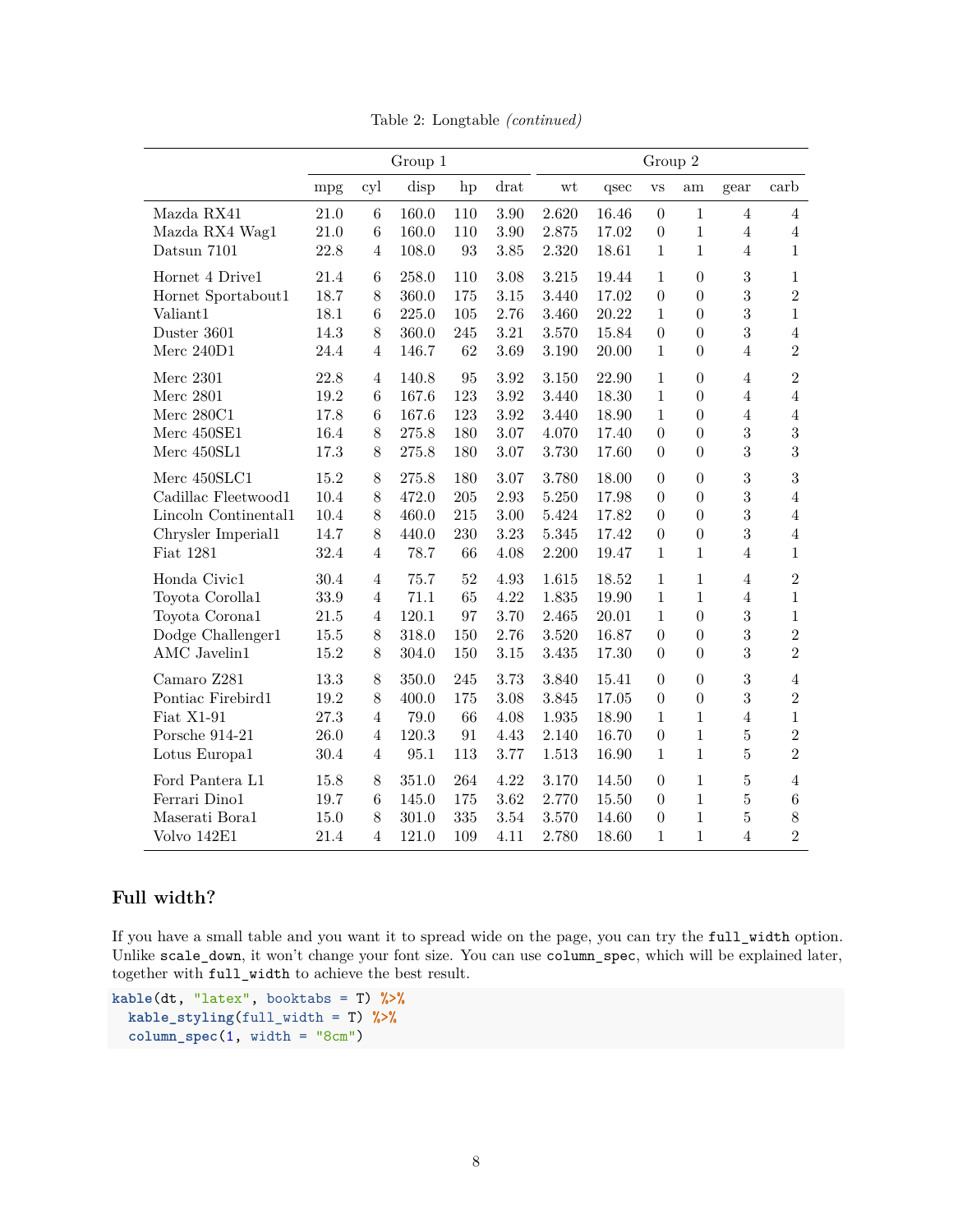|                   | mpg  | cyl | disp | hp  | drat | wt    |
|-------------------|------|-----|------|-----|------|-------|
| Mazda RX4         | 21.0 |     | 160  | 110 | 3.90 | 2.620 |
| Mazda RX4 Wag     | 21.0 |     | 160  | 110 | 3.90 | 2.875 |
| Datsun 710        | 22.8 |     | 108  | 93  | 3.85 | 2.320 |
| Hornet 4 Drive    | 21.4 | 6   | 258  | 110 | 3.08 | 3.215 |
| Hornet Sportabout | 18.7 |     | 360  | 175 | 3.15 | 3.440 |

### <span id="page-8-0"></span>**Position**

Table Position only matters when the table doesn't have full\_width. You can choose to align the table to center or left side of the page. The default value of position is center.

Note that even though you can select to right align your table but the table will actually be centered. Somehow it is very difficult to right align a table in LaTeX (since it's not very useful in the real world?). If you know how to do it, please send out an issue or PR and let me know.

```
kable(dt, "latex", booktabs = T) %>%
  kable_styling(position = "center")
```

|                   | mp <sub>g</sub> | cyl            | disp |     | hp drat | wt    |
|-------------------|-----------------|----------------|------|-----|---------|-------|
| Mazda RX4         | 21.0            | 6              | 160  | 110 | 3.90    | 2.620 |
| Mazda RX4 Wag     | 21.0            | 6              | 160  | 110 | 3.90    | 2.875 |
| Datsun 710        | 22.8            | $\overline{4}$ | 108  | 93  | 3.85    | 2.320 |
| Hornet 4 Drive    | 21.4            | 6              | 258  | 110 | 3.08    | 3.215 |
| Hornet Sportabout | 18.7            | 8              | 360  | 175 | 3.15    | 3.440 |

Becides these three common options, you can also wrap text around the table using the float-left or float-right options. Note that, like striped, this feature will load another non-default LaTeX package **wrapfig** which requires rmarkdown  $1.4.0 +$ . If you rmarkdown version  $\lt 1.4.0$ , you need to load the package through a customed LaTeX template file.

**kable**(dt, "latex", booktabs = T) **%>% kable\_styling**(position = "float\_right")

Lorem ipsum dolor sit amet, consectetur adipiscing elit. Cras sit amet mauris in ex ultricies elementum vel rutrum dolor. Phasellus tempor convallis dui, in hendrerit mauris placerat scelerisque. Maecenas a accumsan enim, a maximus velit. Pellentesque in risus eget est faucibus convallis nec at nulla. Phasellus nec lacinia justo. Morbi fermentum, orci id varius accumsan, nibh neque porttitor ipsum, consectetur luctus

|                   | mp <sub>g</sub> | cvl            | disp |     | hp drat | wt    |
|-------------------|-----------------|----------------|------|-----|---------|-------|
| Mazda RX4         | 21.0            | 6              | 160  | 110 | 3.90    | 2.620 |
| Mazda RX4 Wag     | 21.0            | 6              | 160  | 110 | 3.90    | 2.875 |
| Datsun 710        | 22.8            | $\overline{4}$ | 108  | 93  | 3.85    | 2.320 |
| Hornet 4 Drive    | 21.4            | 6              | 258  | 110 | 3.08    | 3.215 |
| Hornet Sportabout | 18.7            | 8              | 360  | 175 | 3.15    | 3.440 |

risus arcu ac ex. Aenean a luctus augue. Suspendisse et auctor nisl. Suspendisse cursus ultrices quam non vulputate. Phasellus et pharetra neque, vel feugiat erat. Sed feugiat elit at mauris commodo consequat. Sed congue lectus id mattis hendrerit. Mauris turpis nisl, congue eget velit sed, imperdiet convallis magna. Nam accumsan urna risus, non feugiat odio vehicula eget.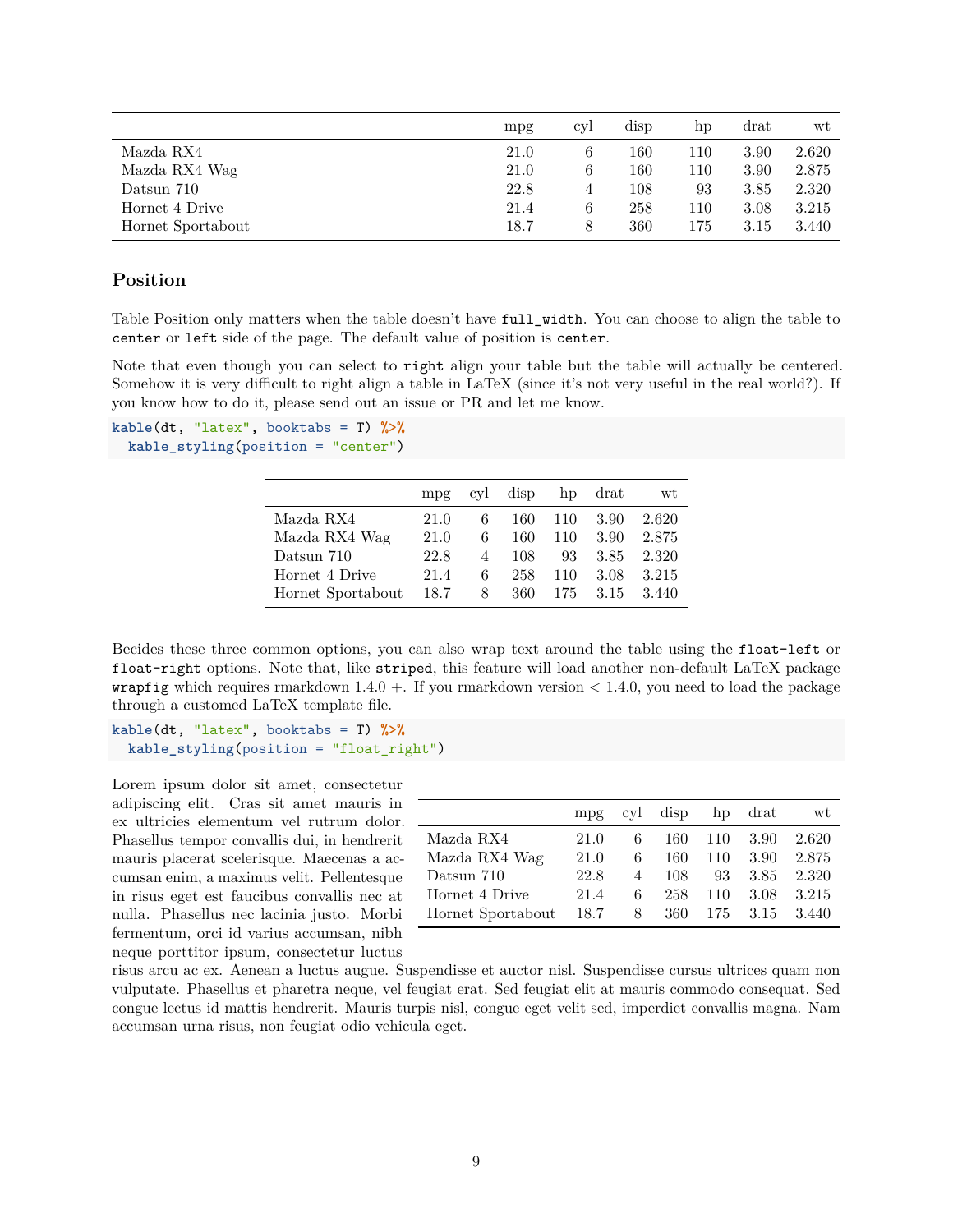# <span id="page-9-0"></span>**Font Size**

If one of your tables is huge and you want to use a smaller font size for that specific table, you can use the font\_size option.

```
kable(dt, "latex", booktabs = T) %>%
 kable_styling(font_size = 7)
```

|                   | mpg  | cvl            | disp | hp  | $drat$ | wt    |
|-------------------|------|----------------|------|-----|--------|-------|
| Mazda RX4         | 21.0 | 6              | 160  | 110 | 3.90   | 2.620 |
| Mazda RX4 Wag     | 21.0 | 6              | 160  | 110 | 3.90   | 2.875 |
| Datsun 710        | 22.8 | $\overline{4}$ | 108  | 93  | 3.85   | 2.320 |
| Hornet 4 Drive    | 21.4 | 6              | 258  | 110 | 3.08   | 3.215 |
| Hornet Sportabout | 18.7 | 8              | 360  | 175 | 3.15   | 3.440 |

# <span id="page-9-1"></span>**Column / Row Specification**

### <span id="page-9-2"></span>**Column spec**

When you have a table with lots of explanatory texts, you may want to specify the column width for different column, since the auto adjust in HTML may not work in its best way while basic LaTeX table is really bad at handling text wrapping. Also, sometimes, you may want to highlight a column (e.g., a "Total" column) by making it bold. In these scenarios, you can use column\_spec(). You can find an example below.

```
text_tbl <- data.frame(
 Items = c("Item 1", "Item 2", "Item 3"),
 Features = c(
    "Lorem ipsum dolor sit amet, consectetur adipiscing elit. Proin vehicula tempor ex. Morbi malesuada
   "In eu urna at magna luctus rhoncus quis in nisl. Fusce in velit varius, posuere risus et, cursus a
    "Vivamus venenatis egestas eros ut tempus. Vivamus id est nisi. Aliquam molestie erat et sollicitud
 )
)
```

```
kable(text_tbl, "latex", booktabs = T) %>%
  kable_styling(full_width = F) %>%
  \text{column\_spec}(1, \text{ bold} = T, \text{color} = \text{"red"}) %>%
  column_spec(2, width = "30em")
```

| <b>Items</b> | Features                                                                                                                                                                           |
|--------------|------------------------------------------------------------------------------------------------------------------------------------------------------------------------------------|
|              | <b>Item 1</b> Lorem ipsum dolor sit amet, consectetur adipiscing elit. Proin<br>vehicula tempor ex. Morbi malesuada sagittis turpis, at venenatis nisl<br>luctus a.                |
|              | <b>Item 2</b> In eu urna at magna luctus rhoncus quis in nisl. Fusce in velit varius,<br>posuere risus et, cursus augue. Duis eleifend aliquam ante, a aliquet<br>ex tincidunt in. |
| Item 3       | Vivamus venenatis egestas eros ut tempus. Vivamus id est nisi.<br>Aliquam molestie erat et sollicitudin venenatis. In ac lacus at velit<br>scelerisque mattis.                     |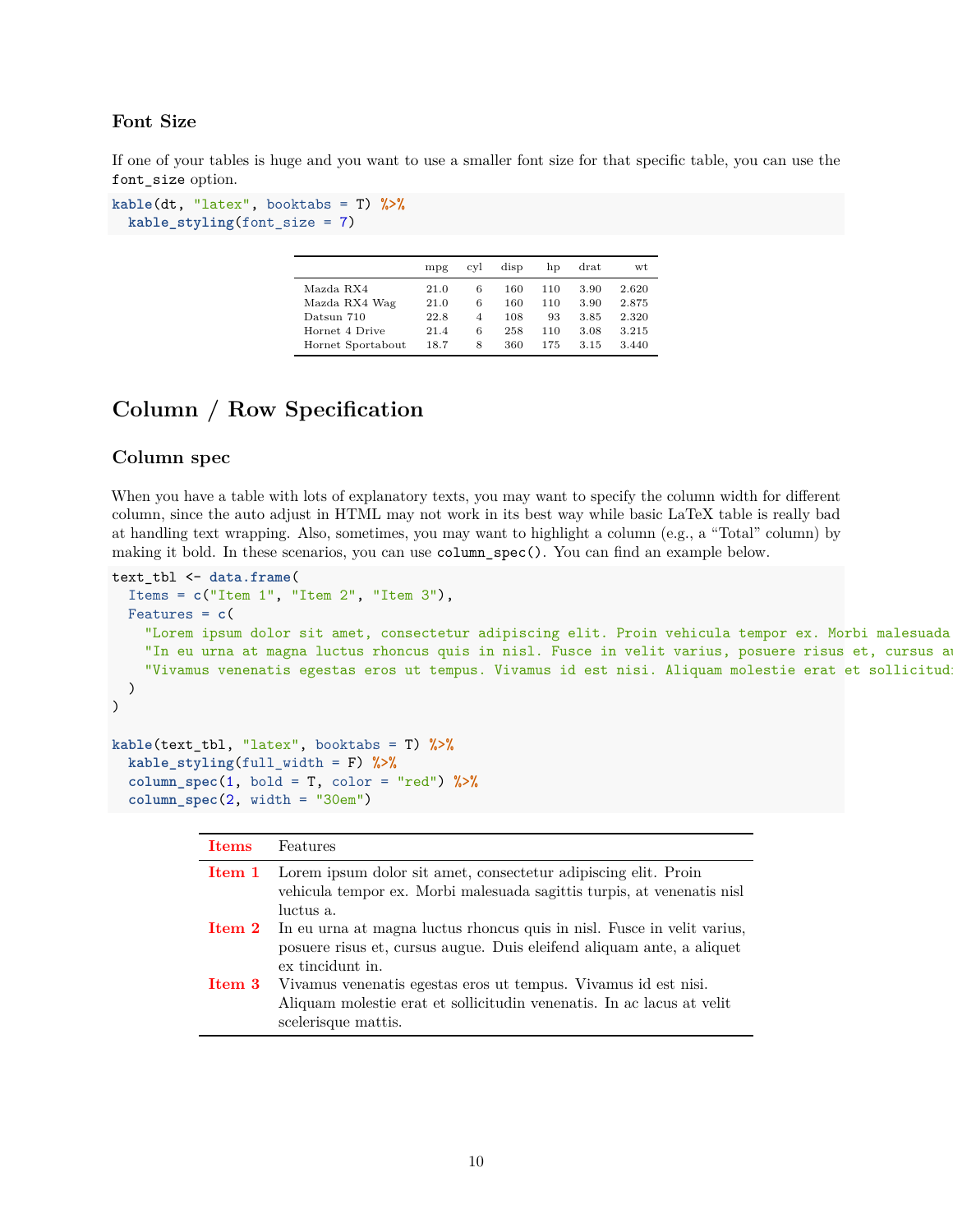### <span id="page-10-0"></span>**Row spec**

Similar with column\_spec, you can define specifications for rows. Currently, you can either bold or italicize an entire row. Note that, similar to other row-related functions in kableExtra, for the position of the target row, you don't need to count in header rows or the group labeling rows.

```
kable(dt, "latex", booktabs = T) %>%
  kable_styling("striped", full_width = F) %>%
  column_spec(7, border_left = T, bold = T) %>%
  row_spec(1, strikeout = T) %>%
  row_spec(3:5, bold = T, color = "white", background = "black")
```

|                                             |      |       |       |       | mpg cyl disp hp drat | wt                                         |
|---------------------------------------------|------|-------|-------|-------|----------------------|--------------------------------------------|
| Mazda RX4                                   | 21.0 | $6 -$ | $+60$ | $+10$ | 3.90                 | 2.620                                      |
| Mazda RX4 Wag                               | 21.0 | 6.    | 160   |       | $110 - 3.90$         | 2.875                                      |
| Datsun 710                                  |      |       |       |       |                      | 22.8 4 108 93 3.85 2.320                   |
| Hornet 4 Drive                              | 21.4 |       |       |       |                      | $6\quad 258\quad 110\quad 3.08\quad 3.215$ |
| Hornet Sportabout 18.7 8 360 175 3.15 3.440 |      |       |       |       |                      |                                            |

# <span id="page-10-1"></span>**Header Rows**

One special case of row\_spec is that you can specify the format of the header row via row\_spec(row =  $0$ , ...).

```
kable(dt, "latex", booktabs = T, align = "c") %>%
  kable_styling(latex_options = "striped", full_width = F) %>%
  row_spec(0, angle = 45)
```

|                   | velo |   | $\dot{x}^{\dot{\alpha}^{\dot{\alpha}}}$ | nP  | $x^2$ | L     |
|-------------------|------|---|-----------------------------------------|-----|-------|-------|
| Mazda RX4         | 21.0 | 6 | 160                                     | 110 | 3.90  | 2.620 |
| Mazda RX4 Wag     | 21.0 | 6 | 160                                     | 110 | 3.90  | 2.875 |
| Datsun 710        | 22.8 | 4 | 108                                     | 93  | 3.85  | 2.320 |
| Hornet 4 Drive    | 21.4 | 6 | 258                                     | 110 | 3.08  | 3.215 |
| Hornet Sportabout | 18.7 | 8 | 360                                     | 175 | 3.15  | 3.440 |

# <span id="page-10-2"></span>**Cell/Text Specification**

Function cell\_spec is introduced in version 0.6.0 of kableExtra. Unlike column\_spec and row\_spec, **this function is designed to be used before the data.frame gets into the kable function**. Comparing with figuring out a list of 2 dimensional indexes for targeted cells, this design is way easier to learn and use, and it fits perfectly well with dplyr's mutate and summarize functions. With this design, there are two things to be noted: \* Since cell\_spec generates raw HTML or LaTeX code, make sure you remember to put escape = FALSE in kable. At the same time, you have to escape special symbols including % manually by yourself \* cell\_spec needs a way to know whether you want html or latex. You can specify it locally in function or globally via the options(knitr.table.format = "latex") method as suggested at the beginning. If you don't provide anything, this function will output as HTML by default.

Currently, cell\_spec supports features including bold, italic, monospace, text color, background color, align, font size & rotation angle. More features may be added in the future. Please see function documentations as reference.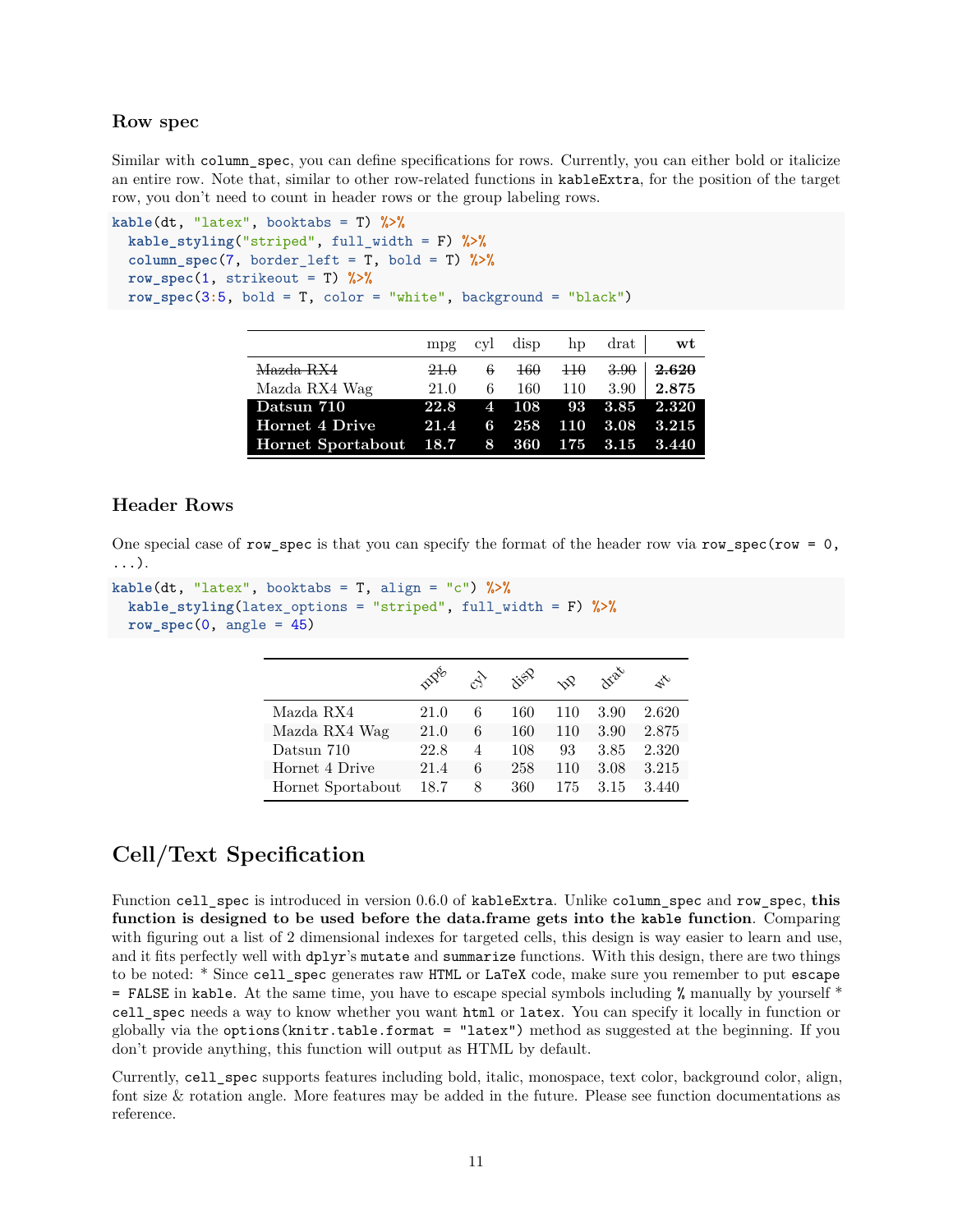# <span id="page-11-0"></span>**Conditional logic**

It is very easy to use cell\_spec with conditional logic. Here is an example.

```
library(dplyr)
mtcars[1:10, 1:2] %>%
 mutate(
   car = row.names(.),
   # You don't need format = "latex" if you have ever defined options(knitr.table.format)
   mpg = cell_spec(mpg, "latex", color = ifelse(mpg > 20, "red", "blue")),
   cyl = cell_spec(cyl, "latex", color = "white", align = "c", angle = 45,
                   background = factor(cyl, c(4, 6, 8),c("#666666", "#999999", "#BBBBBB")))
 ) %>%
 select(car, mpg, cyl) %>%
 kable("latex", escape = F, booktabs = T, linesep = "")
 car mpg cyl
```

|                   | ⊥ ∪  |          |
|-------------------|------|----------|
| Mazda RX4         | 21   | $\zeta$  |
| Mazda RX4 Wag     | 21   | $\zeta$  |
| Datsun 710        | 22.8 | $\aleph$ |
| Hornet 4 Drive    | 21.4 | $\zeta$  |
| Hornet Sportabout | 18.7 | $\Theta$ |
| Valiant           | 18.1 | $\infty$ |
| Duster 360        | 14.3 | $\Theta$ |
| Merc $240D$       | 24.4 | $\aleph$ |
| Merc 230          | 22.8 | D        |
| Merc 280          | 19.2 | $\zeta$  |

# <span id="page-11-1"></span>**Visualize data with Viridis Color**

This package also comes with a few helper functions, including spec color, spec font size  $&$  spec angle. These functions can rescale continuous variables to certain scales. For example, function spec\_color would map a continuous variable to any [viridis color palettes.](https://CRAN.R-project.org/package=viridisLite) It offers a very visually impactful representation in a tabular format.

```
iris[1:10, ] %>%
  mutate_if(is.numeric, function(x) {
    cell\_spec(x, "later", bold = T, color = spec\_color(x, end = 0.9),font_size = spec_font_size(x))
 }) %>%
  mutate(Species = cell_spec(
   Species, "latex", color = "white", bold = T,
   background = spec_color(1:10, end = 0.9, option = "A", direction = -1)
 )) %>%
  kable("latex", escape = F, booktabs = T, linesep = "", align = "c")
```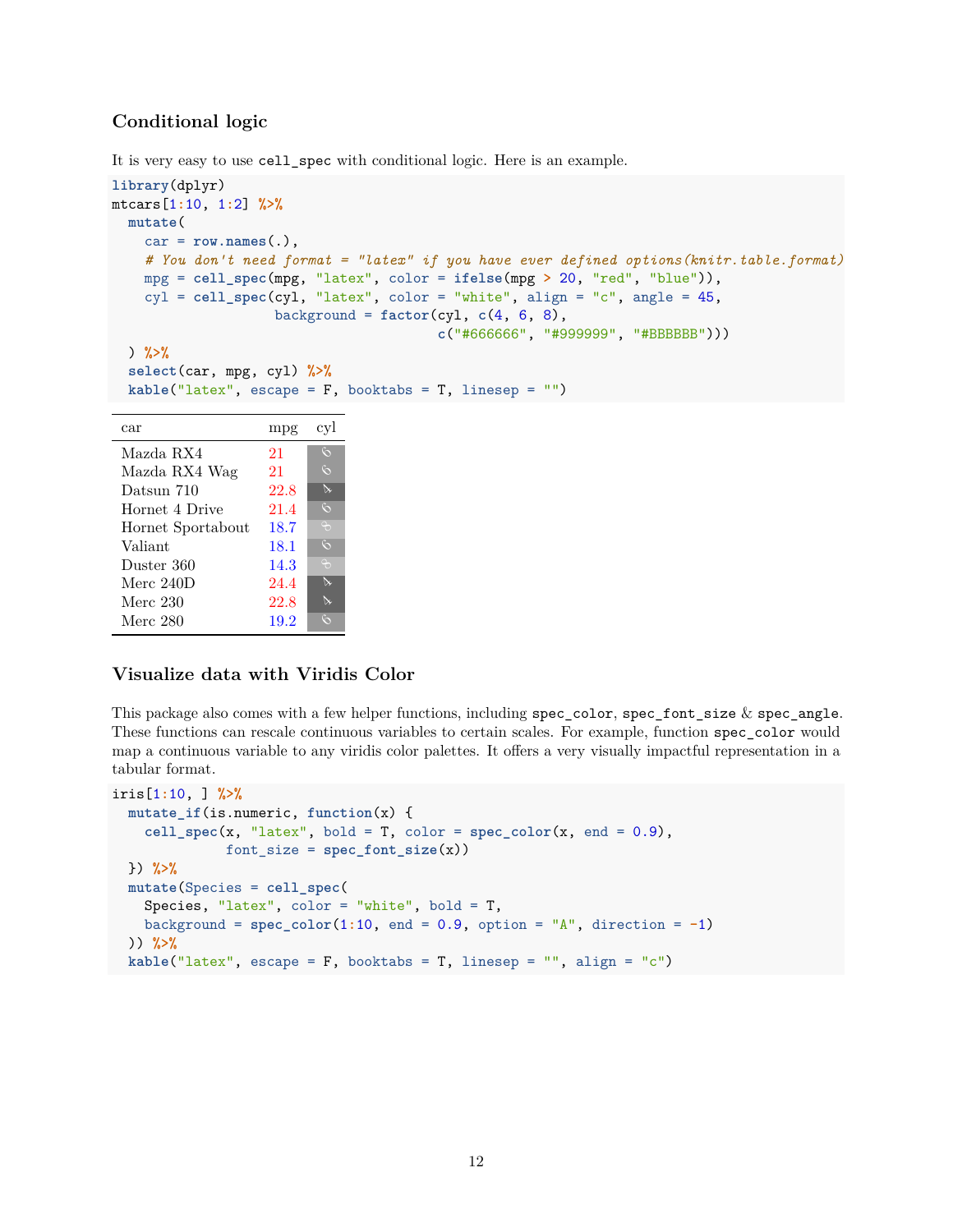| Sepal.Length | Sepal.Width | Petal.Length | Petal. Width | <b>Species</b> |
|--------------|-------------|--------------|--------------|----------------|
| $5.1\,$      | 3.5         | 1.4          | 0.2          | setosa         |
| 4.9          | 3           | 1.4          | 0.2          | setosa         |
| 4.7          | 3.2         | 1.3          | 0.2          | setosa         |
| 4.6          | 3.1         | 1.5          | 0.2          | setosa         |
| 5            | 3.6         | 1.4          | 0.2          | setosa         |
| 5.4          | 3.9         | 1.7          | 0.4          | setosa         |
| 4.6          | 3.4         | 1.4          | 0.3          | setosa         |
| 5            | 3.4         | $1.5\,$      | 0.2          | setosa         |
| 4.4          | 2.9         | 1.4          | 0.2          | setosa         |
| 4.9          | 3.1         | $1.5\,$      | 0.1          | setosa         |

In the example above, I'm using the mutate functions from dplyr. You don't have to use it. Base R solutions like iris\$Species <- cell\_spec(iris\$Species, color = "red") also works.

## <span id="page-12-0"></span>**Text Specification**

If you check the results of cell\_spec, you will find that this function does nothing more than wrapping the text with appropriate HTML/LaTeX formatting syntax. The result of this function is just a vector of character strings. As a result, when you are writing a rmarkdown document or write some text in shiny apps, if you need extra markups other than **bold** or *italic*, you may use this function to color, change font size or rotate your text.

An aliased function text spec is also provided for a more literal writing experience. The only difference is that in LaTeX, unless you specify latex\_background\_in\_cell = FALSE (default is TRUE) in cell\_spec, it will define cell background color as  $\cello{of}$ , which doesn't work outside of a table, while for text\_spec, the default value for latex\_background\_in\_cell is FALSE.

```
sometext <- strsplit(paste0(
  "You can even try to make some crazy things like this paragraph. ",
  "It may seem like a useless feature right now but it's so cool ",
  "and nobody can resist. ; )"
), " " )[[1]]text_formatted <- paste(
  text_spec(sometext, "latex", color = spec_color(1:length(sometext), end = 0.9),
            font_size = spec_font_size(1:length(sometext), begin = 5, end = 20)),
  collapse = " "")
```
*# To display the text, type `r text\_formatted` outside of the chunk*

You can even try to make some crazy things like this paragraph. It may seem like a useless feature right now but it's so cool and nobody can resist. ;)

# <span id="page-12-1"></span>**Grouped Columns / Rows**

## <span id="page-12-2"></span>**Add header rows to group columns**

Tables with multi-row headers can be very useful to demonstrate grouped data. To do that, you can pipe your kable object into add\_header\_above(). The header variable is supposed to be a named character with the names as new column names and values as column span. For your convenience, if column span equals to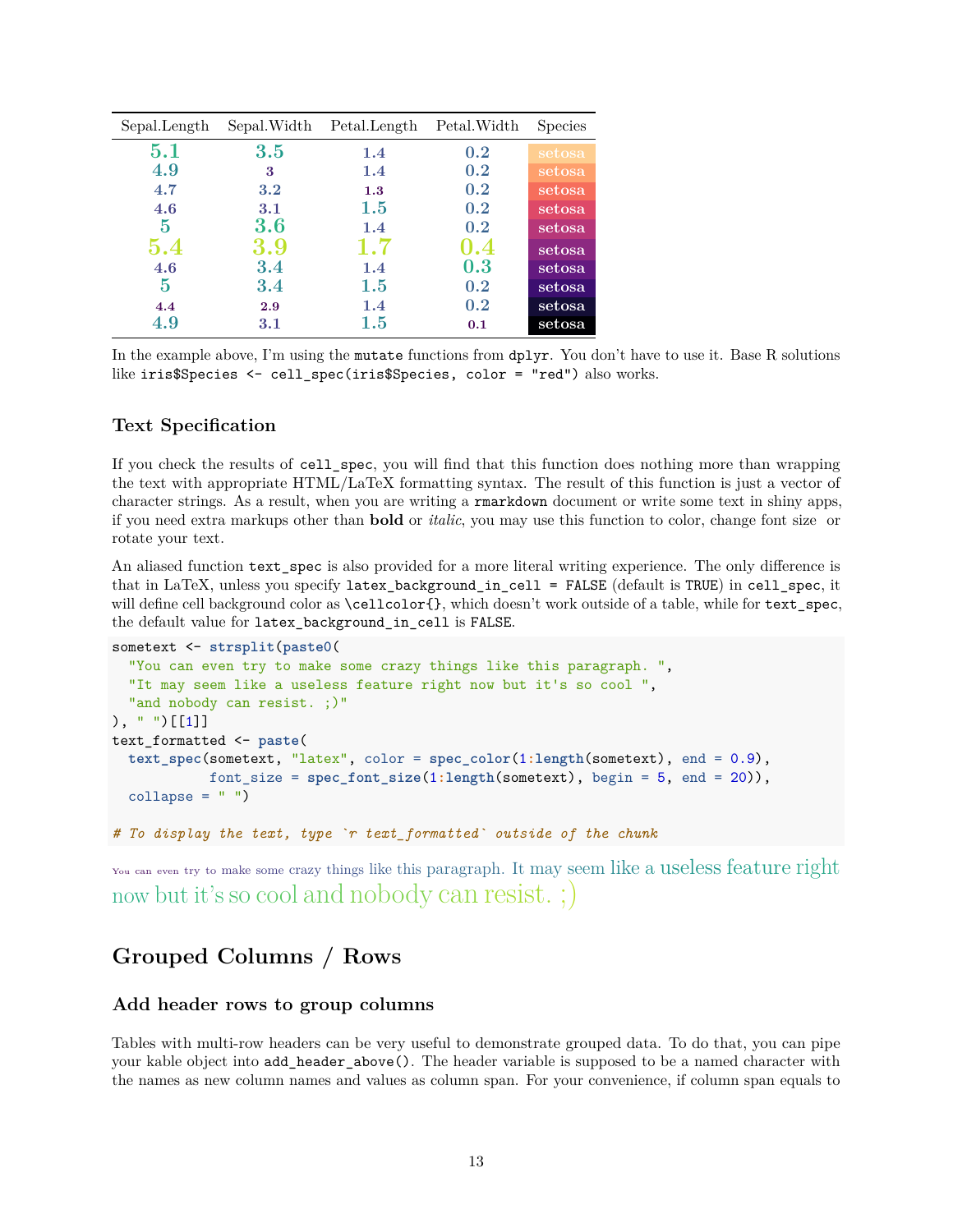```
1, you can ignore the =1 part so the function below can be written as 'add_header_above(c(" ","Group 1" =2, "Group 2" = 2, "Group 3" = 2).
```

```
kable(dt, "latex", booktabs = T) %>%
  kable_styling() %>%
  add_header_above(c(" " = 1, "Group 1" = 2, "Group 2" = 2, "Group 3" = 2))
```

|                   | Group 1 |     | Group 2 |     | Group 3 |       |
|-------------------|---------|-----|---------|-----|---------|-------|
|                   | mpg     | cvl | disp    | hp  | drat    | wt    |
| Mazda RX4         | 21.0    | 6   | 160     | 110 | 3.90    | 2.620 |
| Mazda RX4 Wag     | 21.0    | 6   | 160     | 110 | 3.90    | 2.875 |
| Datsun 710        | 22.8    | 4   | 108     | 93  | 3.85    | 2.320 |
| Hornet 4 Drive    | 21.4    | 6   | 258     | 110 | 3.08    | 3.215 |
| Hornet Sportabout | 18.7    | 8   | 360     | 175 | 3.15    | 3.440 |

In fact, if you want to add another row of header on top, please feel free to do so. Also, since kableExtra 0.3.0, you can specify bold  $&$  italic as you do in row\_spec().

```
kable(dt, "latex", booktabs = T) %>%
  kable_styling(latex_options = "striped") %>%
  add_header_above(c(" ", "Group 1" = 2, "Group 2" = 2, "Group 3" = 2)) %>%
  add_header_above(c(" ", "Group 4" = 4, "Group 5" = 2)) %>%
  add_header_above(c(" ", "Group 6" = 6), bold = T, italic = T)
```

|                   | Group 6 |                |         |     |         |         |  |  |  |
|-------------------|---------|----------------|---------|-----|---------|---------|--|--|--|
|                   |         |                | Group 4 |     | Group 5 |         |  |  |  |
|                   | Group 1 |                | Group 2 |     |         | Group 3 |  |  |  |
|                   | mpg     | cyl            | disp    | hp  | $drat$  | wt      |  |  |  |
| Mazda RX4         | 21.0    | 6              | 160     | 110 | 3.90    | 2.620   |  |  |  |
| Mazda RX4 Wag     | 21.0    | 6              | 160     | 110 | 3.90    | 2.875   |  |  |  |
| Datsun 710        | 22.8    | $\overline{4}$ | 108     | 93  | 3.85    | 2.320   |  |  |  |
| Hornet 4 Drive    | 21.4    | 6              | 258     | 110 | 3.08    | 3.215   |  |  |  |
| Hornet Sportabout | 18.7    | 8              | 360     | 175 | 3.15    | 3.440   |  |  |  |

## <span id="page-13-0"></span>**Group rows via labeling**

Sometimes we want a few rows of the table being grouped together. They might be items under the same topic (e.g., animals in one species) or just different data groups for a categorical variable (e.g., age  $< 40$ , age  $>$  40). With the new function group\_rows() in kableExtra, this kind of task can be completed in one line. Please see the example below. Note that when you count for the start/end rows of the group, you don't need to count for the header rows nor other group label rows. You only need to think about the row numbers in the "original R dataframe".

```
kable(mtcars[1:10, 1:6], "latex", caption = "Group Rows", booktabs = T) %>%
 kable_styling() %>%
  group_rows("Group 1", 4, 7) %>%
  group_rows("Group 2", 8, 10)
```
In case some users need it, you can define your own gapping spaces between the group labeling row and previous rows. The default value is 0.5em.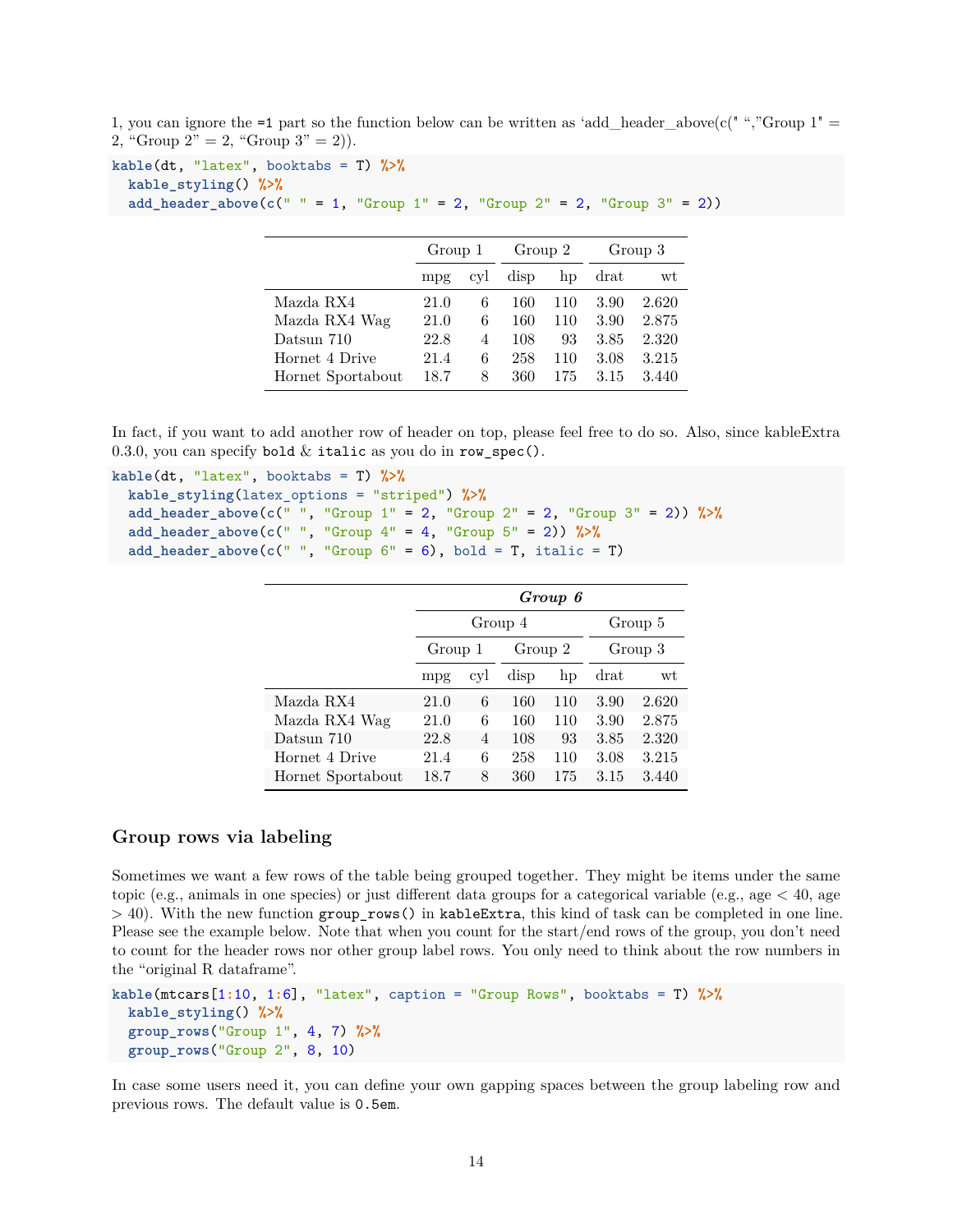| mpg  | cyl            | disp  | hp  | drat | wt    |
|------|----------------|-------|-----|------|-------|
| 21.0 | 6              | 160.0 | 110 | 3.90 | 2.620 |
| 21.0 | 6              | 160.0 | 110 | 3.90 | 2.875 |
| 22.8 | $\overline{4}$ | 108.0 | 93  | 3.85 | 2.320 |
|      |                |       |     |      |       |
| 21.4 | 6              | 258.0 | 110 | 3.08 | 3.215 |
| 18.7 | 8              | 360.0 | 175 | 3.15 | 3.440 |
| 18.1 | 6              | 225.0 | 105 | 2.76 | 3.460 |
| 14.3 | 8              | 360.0 | 245 | 3.21 | 3.570 |
|      |                |       |     |      |       |
| 24.4 | $\overline{4}$ | 146.7 | 62  | 3.69 | 3.190 |
| 22.8 | 4              | 140.8 | 95  | 3.92 | 3.150 |
| 19.2 | 6              | 167.6 | 123 | 3.92 | 3.440 |
|      |                |       |     |      |       |

Table 3: Group Rows

```
kable(dt, "latex", booktabs = T) %>%
  group_rows("Group 1", 4, 5, latex_gap_space = "2em")
```

|                   | mpg  | cyl | disp | hp  | drat | wt    |
|-------------------|------|-----|------|-----|------|-------|
| Mazda RX4         | 21.0 | 6   | 160  | 110 | 3.90 | 2.620 |
| Mazda RX4 Wag     | 21.0 | 6   | 160  | 110 | 3.90 | 2.875 |
| Datsun 710        | 22.8 | 4   | 108  | 93  | 3.85 | 2.320 |
|                   |      |     |      |     |      |       |
| Group 1           |      |     |      |     |      |       |
| Hornet 4 Drive    | 21.4 | 6   | 258  | 110 | 3.08 | 3.215 |
| Hornet Sportabout | 18.7 | 8   | 360  | 175 | 3.15 | 3.440 |

If you prefer to build multiple groups in one step, you can use the short-hand index option. Basically, you can use it in the same way as you use add\_header\_above. However, since group\_row only support one layer of grouping, you can't add multiple layers of grouping header as you can do in add\_header\_above.

```
kable(mtcars[1:10, 1:6], "latex", caption = "Group Rows", booktabs = T) %>%
 kable_styling() %>%
  group_rows(index=c(" " = 3, "Group 1" = 4, "Group 2" = 3))
# Not evaluated. The code above should have the same result as the first example in this section.
```
Note that kable has a relatively special feature to handle align and it may bring troubles to you if you are not using it correctly. In the documentation of the align argument of kable, it says:

If length(align)  $== 1$ L, the string will be expanded to a vector of individual letters, e.g. 'clc' becomes c('c', 'l', 'c'), **unless the output format is LaTeX**.

For example,

```
kable(mtcars[1:2, 1:2], "latex", align = c("cl"))
# \begin{tabular}{l|cl|cl} # Note the column alignment here
# \hline
# & mpg & cyl\\
# ...
```
LaTeX, somehow shows surprisingly high tolerance on that, which is quite unusual. As a result, it won't throw an error if you are just using kable to make some simple tables. However, when you use kableExtra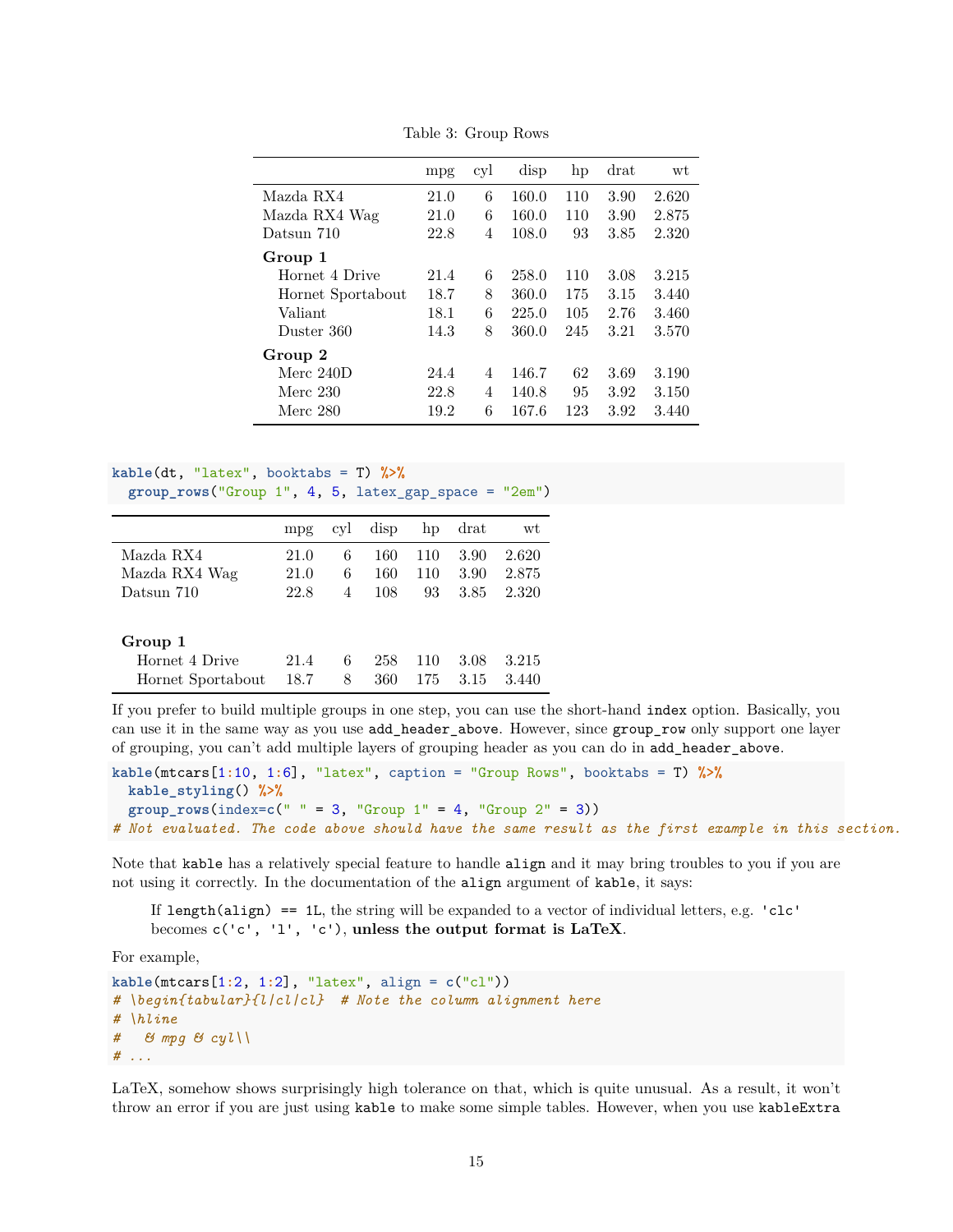to make some advanced modification, it will start to throw some bugs. As a result, please try to form a habit of using a vector in the align argument for kable (tip: you can use rep function to replicate elements. For example,  $c("c", rep("l", 10))).$ 

#### <span id="page-15-0"></span>**Row indentation**

Unlike group  $rows()$ , which will insert a labeling row, sometimes we want to list a few sub groups under a total one. In that case, add\_indent() is probably more appropriate.

For advanced users, you can even define your own css for the group labeling.

**kable**(dt, "latex", booktabs = T) **%>% add\_indent**(**c**(1, 3, 5))

|                   | mpg  | cyl | disp |     | hp drat | wt    |
|-------------------|------|-----|------|-----|---------|-------|
| Mazda RX4         | 21.0 | 6   | 160  | 110 | 3.90    | 2.620 |
| Mazda RX4 Wag     | 21.0 | 6   | 160  | 110 | 3.90    | 2.875 |
| Datsun 710        | 22.8 | 4   | 108  | 93  | 3.85    | 2.320 |
| Hornet 4 Drive    | 21.4 | 6   | 258  | 110 | 3.08    | 3.215 |
| Hornet Sportabout | 18.7 | 8   | 360  | 175 | 3.15    | 3.440 |

#### <span id="page-15-1"></span>**Group rows via multi-row cell**

Function group rows is great for showing simple structural information on rows but sometimes people may need to show structural information with multiple layers. When it happens, you may consider using collapse\_rows instead, which will put repeating cells in columns into multi-row cells.

In LaTeX, collapse\_rows adds some extra hlines to help differentiate groups. You can customize this behavior using the latex\_hline argument. You can choose from full (default), major and none. Vertical alignment of cells is controlled by the valign option. You can choose from "top", "middle"(default) and "bottom". Be cautious that the vertical alignment option was only introduced in multirow in 2016. If you are using a legacy LaTeX distribution, you will run into trouble if you set valign to be either "top" or "bottom".

```
collapse_rows_dt <- data.frame(C1 = c(rep("a", 10), rep("b", 5)),
                 C2 = c(rep("c", 7), rep("d", 3), rep("c", 2), rep("d", 3)),
                 C3 = 1:15,
                 C4 = sample(c(0,1), 15, replace = TRUE)kable(collapse_rows_dt, "latex", booktabs = T, align = "c") %>%
  column_spec(1, bold=T) %>%
  collapse_rows(columns = 1:2, latex_hline = "major", valign = "middle")
```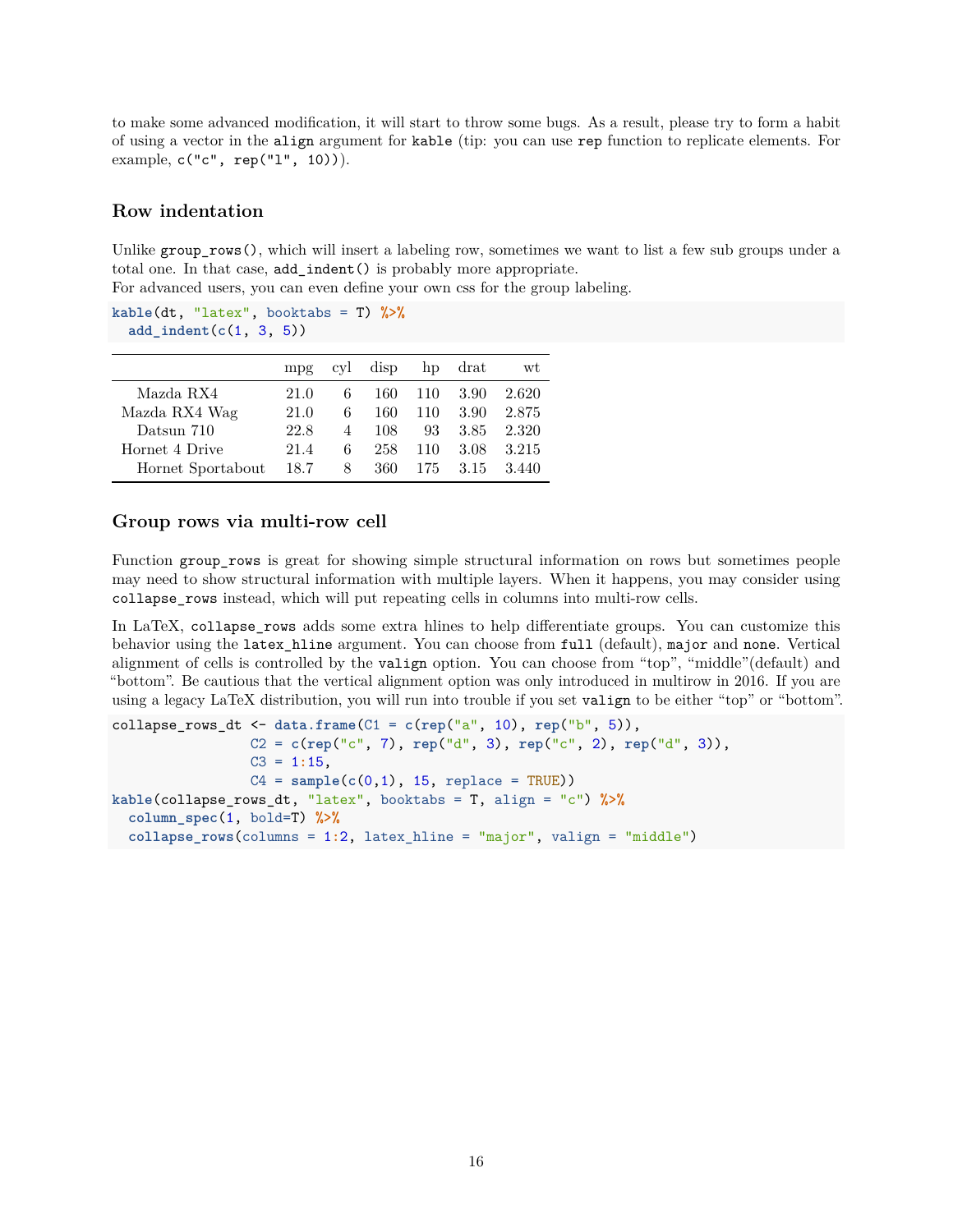| C1          | C <sub>2</sub> | C <sub>3</sub> | C <sub>4</sub>   |
|-------------|----------------|----------------|------------------|
|             |                | $\mathbf{1}$   | $\boldsymbol{0}$ |
|             |                | $\overline{2}$ | $\overline{0}$   |
|             |                | 3              | $\overline{0}$   |
|             | C              | $\overline{4}$ | $\mathbf{1}$     |
|             |                | $\overline{5}$ | $\mathbf{1}$     |
| a           |                | 6              | $\overline{0}$   |
|             |                | $\overline{7}$ | $\mathbf 1$      |
|             |                | 8              | $\mathbf{1}$     |
|             | d              | 9              | $\mathbf 1$      |
|             |                | 10             | $\mathbf{1}$     |
|             |                | 11             | $\mathbf{1}$     |
|             | C              | 12             | $\overline{0}$   |
| $\mathbf b$ |                | 13             | 1                |
|             | $_{\rm d}$     | 14             | 1                |
|             |                | 15             | 1                |

Right now, you can't automatically make striped rows based on collapsed rows but you can do it manually via the extra\_latex\_after option in row\_spec. This feature is not officially supported. I'm only document it here if you want to give it a try.

```
kable(collapse_rows_dt[-1], "latex", align = "c", booktabs = T) %>%
  column_spec(1, bold = T, width = "5em") %>%
  row_spec(c(1:7, 11:12) - 1, extra_latex_after = "\\rowcolor{gray!6}") %>%
  collapse_rows(1, latex_hline = "none")
```

| $\rm C2$    | C3             | C4               |
|-------------|----------------|------------------|
|             | $\mathbf 1$    | $\boldsymbol{0}$ |
|             | $\overline{2}$ | $\overline{0}$   |
|             | 3              | $\overline{0}$   |
| $\mathbf c$ | $\overline{4}$ | $\mathbf{1}$     |
|             | $\overline{5}$ | $\mathbf{1}$     |
|             | $\overline{6}$ | $\overline{0}$   |
|             | $\overline{7}$ | $\mathbf{1}$     |
|             | 8              | $\mathbf{1}$     |
| $\mathbf d$ | $\overline{9}$ | $\mathbf 1$      |
|             | 10             | $\mathbf{1}$     |
|             | 11             | $\mathbf{1}$     |
| $\mathbf c$ | 12             | $\overline{0}$   |
|             | 13             | $\mathbf 1$      |
| $\mathbf d$ | 14             | $\mathbf 1$      |
|             | 15             | $\mathbf{1}$     |

When there are too many layers, sometimes the table can become too wide. You can choose to stack the first few layers by setting row\_group\_label\_position to stack.

```
collapse_rows_dt <- expand.grid(
  Country = sprintf('Country with a long name %s', c('A', 'B')),
  State = sprintf('State %s', c('a', 'b')),
  City = sprintf('City %s', c('1', '2')),
  District = sprintf('District %s', c('1', '2'))
) %>% arrange(Country, State, City) %>%
  mutate_all(as.character) %>%
  mutate(C1 = rnorm(n()),
```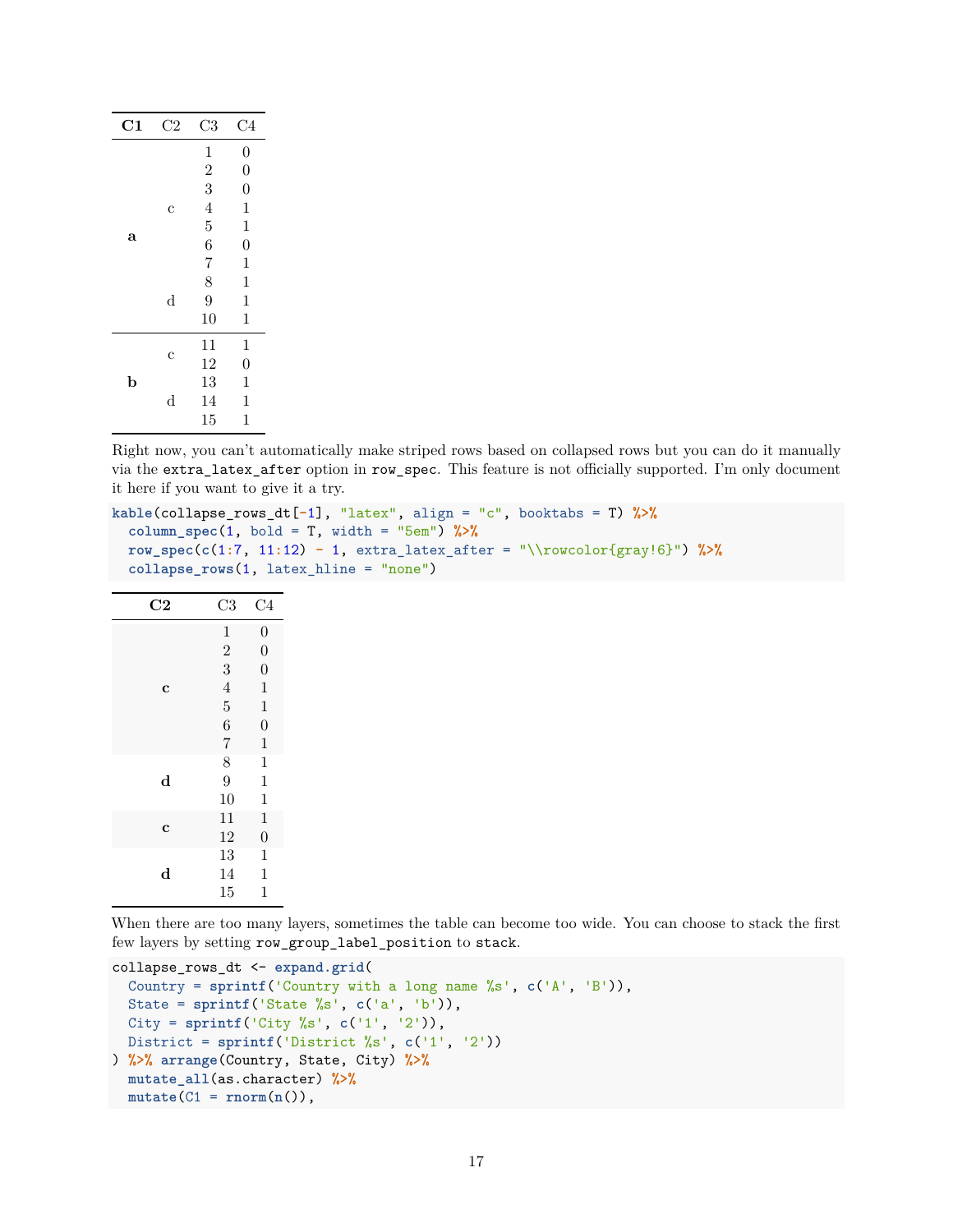|         |                   | $C2 = \text{rnorm}(n())$         |              |                                                                                                                  |
|---------|-------------------|----------------------------------|--------------|------------------------------------------------------------------------------------------------------------------|
|         |                   | kable(collapse_rows_dt, "latex", |              | booktabs = T, align = "c", linesep = '') $\frac{1}{2}$<br>collapse_rows(1:3, row_group_label_position = 'stack') |
|         | City              | District                         | C1           | C2                                                                                                               |
|         |                   | Country with a long name A       |              |                                                                                                                  |
| State a |                   |                                  |              |                                                                                                                  |
|         | City 1            | District 1                       | $-0.2319343$ | 0.9065343                                                                                                        |
|         |                   | District 2                       | $-0.0078451$ | 0.5654262                                                                                                        |
|         | City 2            | District 1                       | 0.2390839    | $-0.6578205$                                                                                                     |
|         |                   | District 2                       | $-1.1671183$ | 1.1579059                                                                                                        |
| State b |                   |                                  |              |                                                                                                                  |
|         | City 1            | District 1                       | $-0.0781197$ | $-1.1062548$                                                                                                     |
|         |                   | District 2                       | $-0.0705440$ | $-0.4433109$                                                                                                     |
|         | City 2            | District 1                       | $-0.8310616$ | 0.2706279                                                                                                        |
|         |                   | District 2                       | 0.2759738    | 0.3609448                                                                                                        |
|         |                   | Country with a long name B       |              |                                                                                                                  |
| State a |                   |                                  |              |                                                                                                                  |
|         | City 1            | District 1                       | $-0.9636038$ | $-1.3222523$                                                                                                     |
|         |                   | District 2                       | 0.1632296    | $-0.6656869$                                                                                                     |
|         | City 2            | District 1                       | 0.0883332    | 0.4222209                                                                                                        |
|         |                   | District 2                       | 0.0493552    | $-1.6426147$                                                                                                     |
| State b |                   |                                  |              |                                                                                                                  |
|         | City <sub>1</sub> | District 1                       | 2.0185784    | 0.8148517                                                                                                        |
|         |                   | District 2                       | 0.8551402    | 0.6136915                                                                                                        |
|         | City 2            | District 1                       | $-1.5745226$ | $-0.6431607$                                                                                                     |

To better distinguish different layers, you can format the each layer using row\_group\_label\_fonts. You can also customize the hlines to better differentiate groups.

```
row_group_label_fonts <- list(
 list(bold = T, italic = T),
 list(bold = F, italic = F))
kable(collapse_rows_dt, "latex",
                     booktabs = T, align = "c", linesep = '') %>%
  column_spec(1, bold=T) %>%
  collapse_rows(1:3, latex_hline = 'custom', custom_latex_hline = 1:3,
                row_group_label_position = 'stack',
                row_group_label_fonts = row_group_label_fonts)
```
District 2 -0.1004227 -0.1560583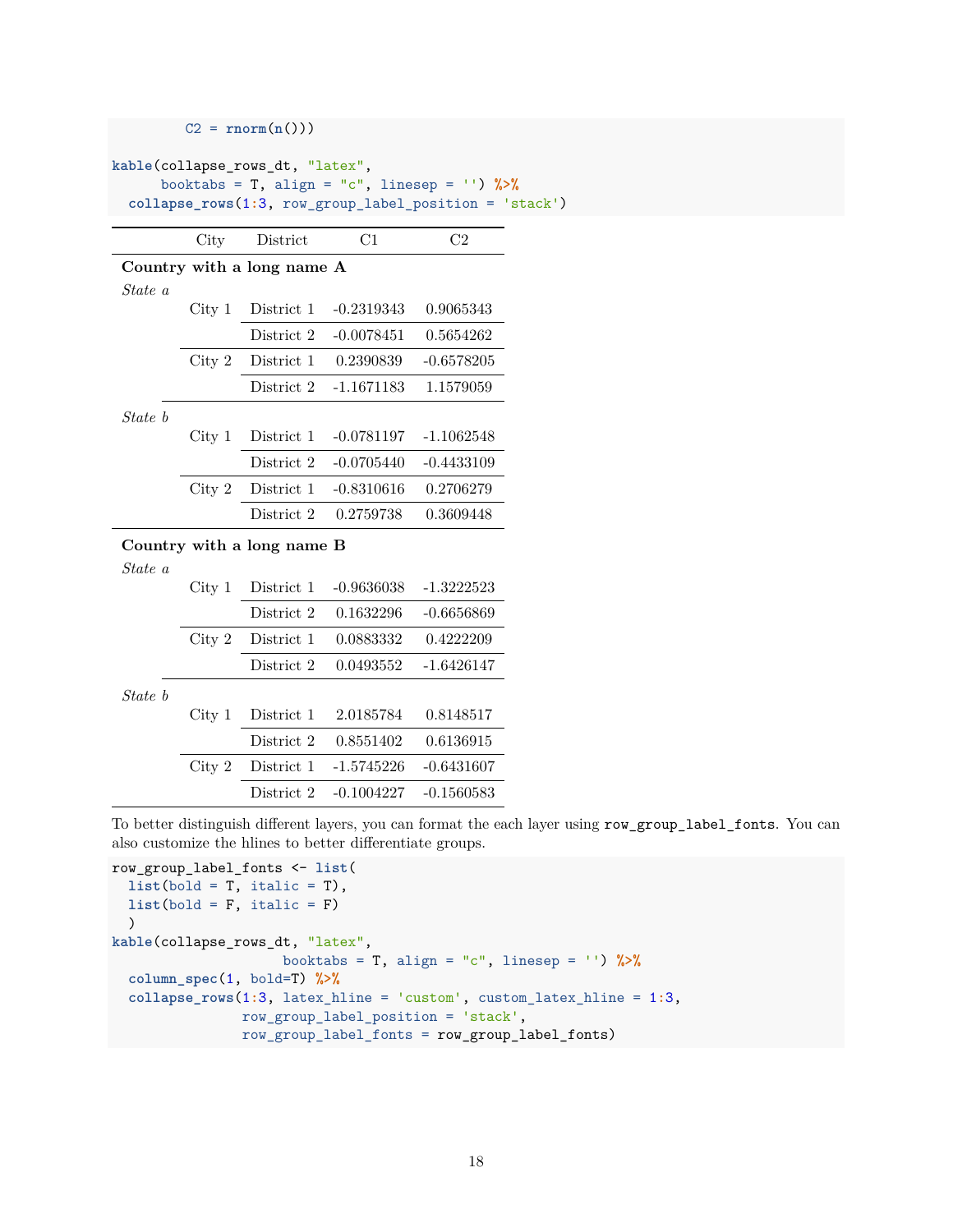|         | $\mathrm{City}$   | District                   | C1           | C <sub>2</sub> |
|---------|-------------------|----------------------------|--------------|----------------|
|         |                   | Country with a long name A |              |                |
| State a |                   |                            |              |                |
|         | City <sub>1</sub> | District 1                 | $-0.2319343$ | 0.9065343      |
|         |                   | District 2                 | $-0.0078451$ | 0.5654262      |
|         | City 2            | District 1                 | 0.2390839    | $-0.6578205$   |
|         |                   | District 2                 | $-1.1671183$ | 1.1579059      |
| State b |                   |                            |              |                |
|         | City <sub>1</sub> | District 1                 | $-0.0781197$ | $-1.1062548$   |
|         |                   | District 2                 | $-0.0705440$ | $-0.4433109$   |
|         | City 2            | District 1                 | $-0.8310616$ | 0.2706279      |
|         |                   | District 2                 | 0.2759738    | 0.3609448      |
|         |                   | Country with a long name B |              |                |
| State a |                   |                            |              |                |
|         | City <sub>1</sub> | District 1                 | $-0.9636038$ | $-1.3222523$   |
|         |                   | District 2                 | 0.1632296    | $-0.6656869$   |
|         | City 2            | District 1                 | 0.0883332    | 0.4222209      |
|         |                   | District 2                 | 0.0493552    | $-1.6426147$   |
| State b |                   |                            |              |                |
|         | City <sub>1</sub> | District 1                 | 2.0185784    | 0.8148517      |
|         |                   | District 2                 | 0.8551402    | 0.6136915      |
|         | City 2            | District 1                 | $-1.5745226$ | $-0.6431607$   |
|         |                   | District 2                 | $-0.1004227$ | $-0.1560583$   |

# <span id="page-18-0"></span>**Table Footnote**

Now it's recommended to use the new footnote function instead of add\_footnote to make table footnotes.

Documentations for add\_footnote can be found [here.](http://haozhu233.github.io/kableExtra/legacy_features#add_footnote)

There are four notation systems in footnote, namely general, number, alphabet and symbol. The last three types of footnotes will be labeled with corresponding marks while general won't be labeled. You can pick any one of these systems or choose to display them all for fulfilling the APA table footnotes requirements.

```
kable(dt, "latex", align = "c") %>%
  kable_styling(full_width = F) %>%
  footnote(general = "Here is a general comments of the table. ",
           number = c("Footnote 1; ", "Footnote 2; "),
           alphabet = c("Footnote A; ", "Footnote B; "),
           symbol = c("Footnote Symbol 1; ", "Footnote Symbol 2")
           )
```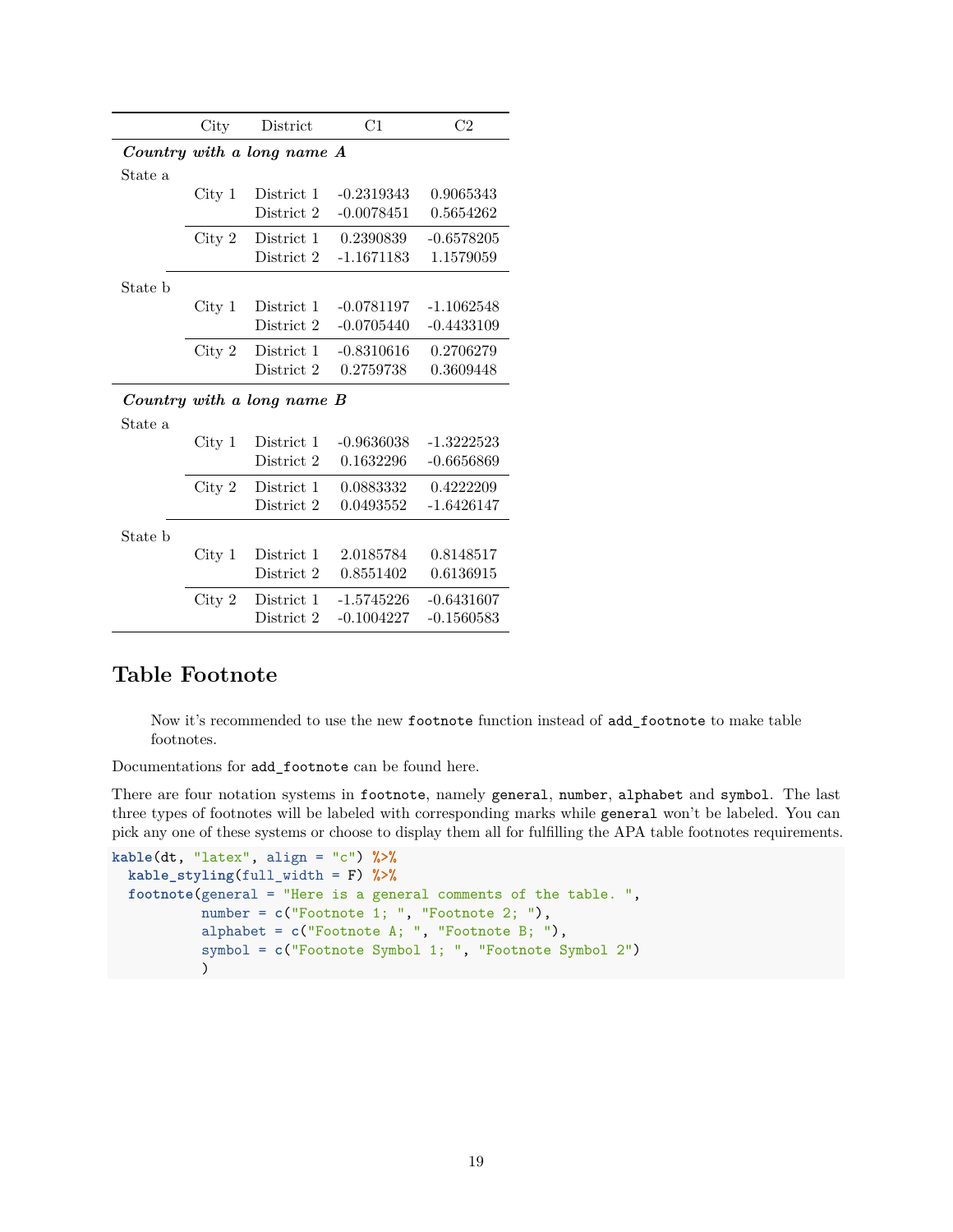|                   | mpg  | cyl | disp | hp  | drat | wt    |
|-------------------|------|-----|------|-----|------|-------|
| Mazda RX4         | 21.0 | 6   | 160  | 110 | 3.90 | 2.620 |
| Mazda RX4 Wag     | 21.0 | 6   | 160  | 110 | 3.90 | 2.875 |
| Datsun 710        | 22.8 | 4   | 108  | 93  | 3.85 | 2.320 |
| Hornet 4 Drive    | 21.4 | 6   | 258  | 110 | 3.08 | 3.215 |
| Hornet Sportabout | 18.7 | 8   | 360  | 175 | 3.15 | 3.440 |

*Note:*

Here is a general comments of the table.

 $<sup>1</sup>$  Footnote 1;</sup>

<sup>2</sup> Footnote 2;

<sup>a</sup> Footnote A;

<sup>b</sup> Footnote B;

\* Footnote Symbol 1;

† Footnote Symbol 2

You can also specify title for each category by using the \*\*\*\_title arguments. Default value for general\_title is "Note:" and "" for the rest three. You can also change the order using footnote\_order. You can even display footnote as chunk texts (default is as a list) using footnote as chunk. The font format of the titles are controlled by title\_format with options including "italic" (default), "bold" and "underline".

```
kable(dt, "latex", align = "c", booktabs = T) %>%
  footnote(general = "Here is a general comments of the table. ",
           number = c("Footnote 1; ", "Footnote 2; "),
           alphabet = c("Footnote A; ", "Footnote B; "),
           symbol = c("Footnote Symbol 1; ", "Footnote Symbol 2"),
           general_title = "General: ", number_title = "Type I: ",
           alphabet title = "Type II: ", symbol title = "Type III: ",
           footnote_as_chunk = T, title_format = c("italic", "underline")
           )
```

|                   | mpg  |   | cyl disp hp drat |     |        | wt    |
|-------------------|------|---|------------------|-----|--------|-------|
| Mazda RX4         | 21.0 | 6 | 160              | 110 | - 3.90 | 2.620 |
| Mazda RX4 Wag     | 21.0 | 6 | 160              | 110 | 3.90   | 2.875 |
| Datsun 710        | 22.8 | 4 | 108              | 93. | 3.85   | 2.320 |
| Hornet 4 Drive    | 21.4 | 6 | 258              | 110 | 3.08   | 3.215 |
| Hornet Sportabout | 18.7 | 8 | 360              | 175 | 3.15   | 3.440 |

*General:* Here is a general comments of the table.

*Type I:* <sup>1</sup> Footnote 1; <sup>2</sup> Footnote 2;

 $\overline{Type II:}$  a Footnote A; <sup>b</sup> Footnote B;

*Type III:* \* Footnote Symbol 1; † Footnote Symbol 2

If you need to add footnote marks in a table, you need to do it manually (no fancy) using footnote\_marker\_\*\*\*(). Remember that similar with cell\_spec, you need to tell this function whether you want it to do it in HTML (default) or LaTeX. You can set it for all using the knitr.table.format global option. Also, if you have ever used  $footnote\_marker.**()$ , you need to put escape = F in your kable function to avoid escaping of special characters. Note that if you want to use these footnote\_marker functions in kableExtra functions like group\_rows (for the row label) or add\_header\_above, you need to set double\_escape =  $T$  and escape =  $F$  in those functions. I'm trying to find other ways around. Please let me know if you have a good idea and are willing to contribute.

dt\_footnote <- dt

**names**(dt\_footnote)[2] <- **paste0**(**names**(dt\_footnote)[2],

*# That "latex" can be eliminated if defined in global* **footnote\_marker\_symbol**(1, "latex"))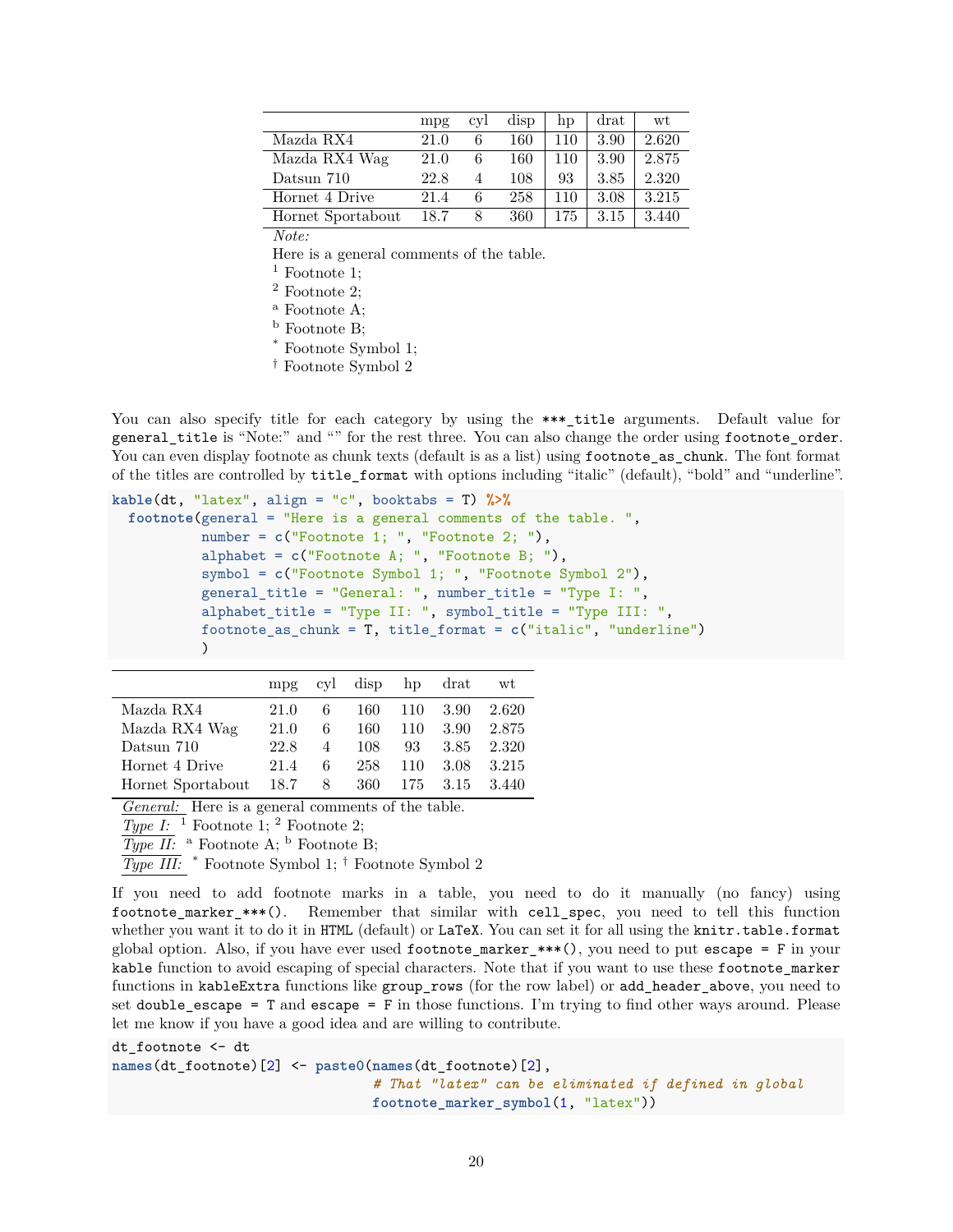Table 4: s

|                   | mpg  |                | cyl disp hp drat |     |      | wt    |
|-------------------|------|----------------|------------------|-----|------|-------|
| Mazda RX4         | 21.0 | 6              | 160              | 110 | 3.90 | 2.620 |
| Mazda RX4 Wag     | 21.0 | 6              | 160              | 110 | 3.90 | 2.875 |
| Datsun 710        | 22.8 | $\overline{4}$ | 108              | 93  | 3.85 | 2.320 |
| Hornet 4 Drive    | 21.4 | 6              | 258              | 110 | 3.08 | 3.215 |
| Hornet Sportabout | 18.7 | 8              | 360              | 175 | 3.15 | 3.440 |

*Note:*

Here is a very very very very very very very very very very very very very very very very very very very very long footnote

```
row.names(dt_footnote)[4] <- paste0(row.names(dt_footnote)[4],
                                footnote_marker_alphabet(1))
kable(dt_footnote, "latex", align = "c", booktabs = T,
      # Remember this escape = F
      escape = F) %>%
  footnote(alphabet = "Footnote A; ",
           symbol = "Footnote Symbol 1; ",
           alphabet_title = "Type II: ", symbol_title = "Type III: ",
           footnote_as_chunk = T)
```

|                                                                          | mp <sub>g</sub> | $\mathrm{cyl}^*$ | disp | hp  | drat | wt    |
|--------------------------------------------------------------------------|-----------------|------------------|------|-----|------|-------|
| Mazda RX4                                                                | 21.0            |                  | 160  | 110 | 3.90 | 2.620 |
| Mazda RX4 Wag                                                            | 21.0            | 6                | 160  | 110 | 3.90 | 2.875 |
| Datsun 710                                                               | 22.8            | $\overline{4}$   | 108  | 93  | 3.85 | 2.320 |
| Hornet 4 Drive $\langle \text{sup}\rangle$ a $\langle \text{sup}\rangle$ | 21.4            | 6                | 258  | 110 | 3.08 | 3.215 |
| Hornet Sportabout                                                        | 18.7            | 8                | 360  | 175 | 3.15 | 3.440 |

*Type II:* <sup>a</sup> Footnote A;

*Type III:* \* Footnote Symbol 1;

If your table footnote is very long, please consider to put your table in a ThreePartTable frame. Note that, in kableExtra version  $\leq$  0.7.0, we were using threeparttable but since kableExtra 0.8.0, we start to use ThreePartTable from threeparttablex instead. ThreePartTable supports both the longtable and tabu environments.

```
kable(dt, "latex", align = "c", booktabs = T, caption = "s") %>%
  footnote(general = "Here is a very very very very very very very very very very very very very very very
           threeparttable = T)
```
# <span id="page-20-0"></span>**LaTeX Only Features**

### <span id="page-20-1"></span>**Linebreak processor**

Unlike in HTML, where you can use  $\text{str} >$  at any time, in LaTeX, it's actually quite difficult to make a linebreak in a table. Therefore I created the linebreak function to facilitate this process. Please see the [Best Practice for Newline in LaTeX Table](http://haozhu233.github.io/kableExtra/best_practice_for_newline_in_latex_table.pdf) for details.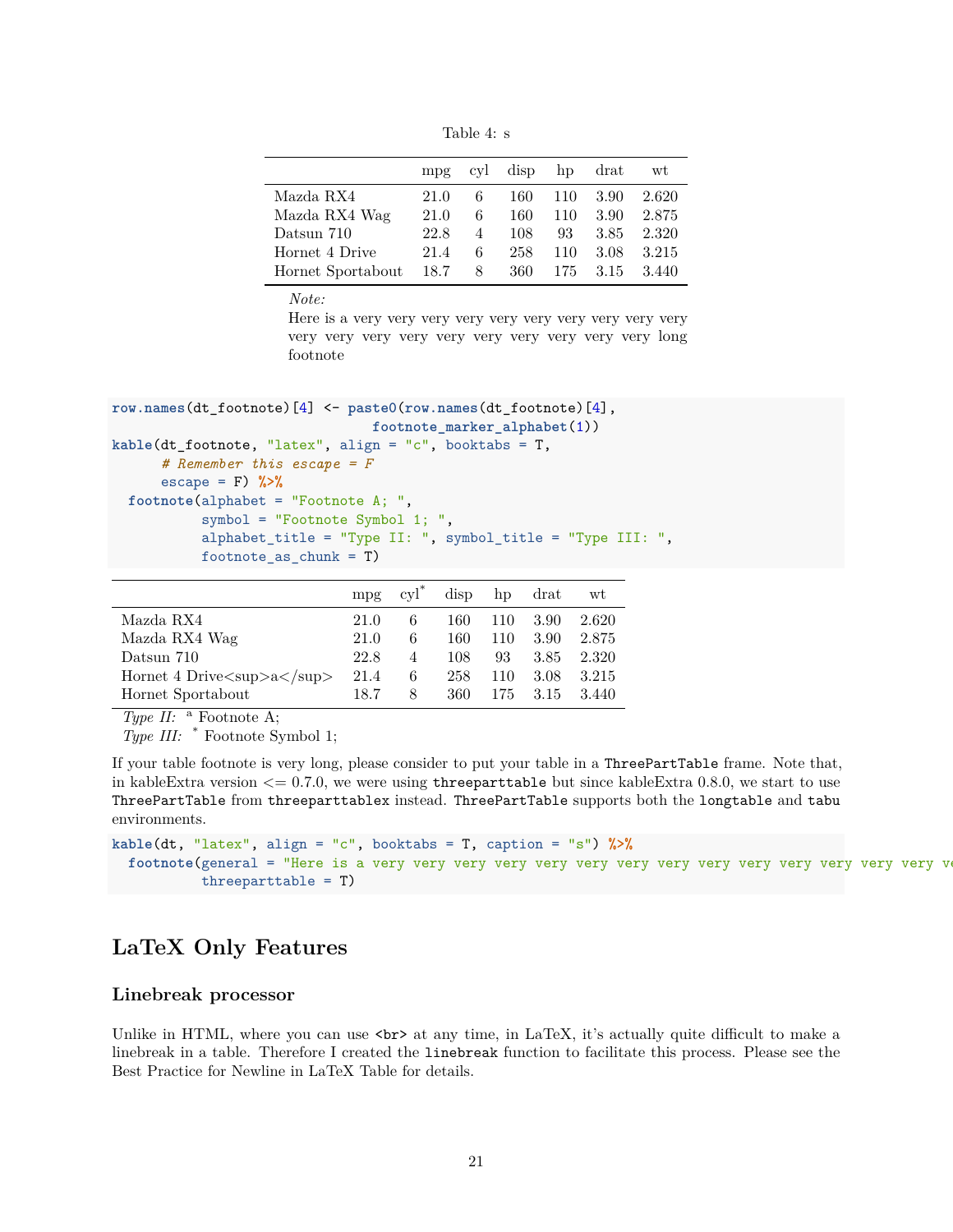```
dt_lb <- data.frame(
  Item = c("Hello\nWorld", "This\nis a cat"),
  Value = c(10, 100)
\lambdadt_lb %>%
  mutate_all(linebreak) %>%
  kable("latex", booktabs = T, escape = F,
        col.names = linebreak(c("Item\n(Name)", "Value\n(Number)"), align = "c"))
  Item
 (Name)
            Value
          (Number)
 Hello
 World 10
 This
 \frac{1 \text{ ms}}{\text{is a cat}} 100
```
At the same time, since kableExtra 0.8.0, all kableExtra functions that have some contents input (such as footnote or group\_rows) will automatically convert \n to linebreaks for you in both LaTeX and HTML.

## <span id="page-21-0"></span>**Table on a Landscape Page**

Sometimes when we have a wide table, we want it to sit on a designated landscape page. The new function landscape() can help you on that. Unlike other functions, this little function only serves LaTeX and doesn't have a HTML side.

```
kable(dt, "latex", caption = "Demo Table (Landscape)[note]", booktabs = T) %>%
 kable_styling(latex_options = c("hold_position")) %>%
  add_header_above(c(" ", "Group 1[note]" = 3, "Group 2[note]" = 3)) %>%
  add_footnote(c("This table is from mtcars",
                 "Group 1 contains mpg, cyl and disp",
                 "Group 2 contains hp, drat and wt"),
              notation = "symbol") %>%
  group_rows("Group 1", 4, 5) %>%
  landscape()
```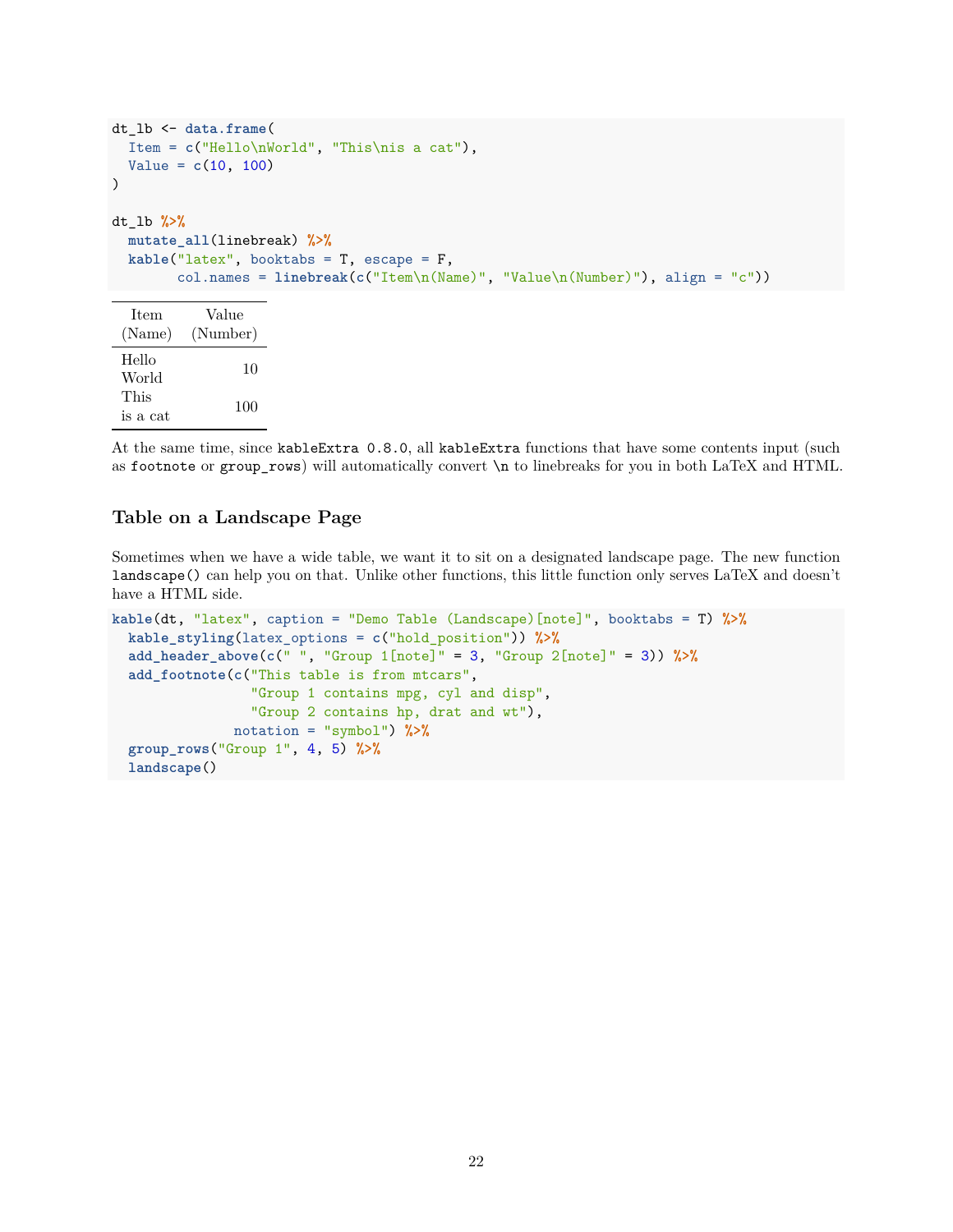Table 5: Demo Table (Landscape)\*

|                   | Group $1^{\dagger}$ |     |      | Group $2^{\ddagger}$ |      |       |
|-------------------|---------------------|-----|------|----------------------|------|-------|
|                   | mpg                 | cyl | disp | hp                   | drat | wt    |
| Mazda RX4         | 21.0                | 6   | 160  | 110                  | 3.90 | 2.620 |
| Mazda RX4 Wag     | 21.0                | 6   | 160  | 110                  | 3.90 | 2.875 |
| Datsun 710        | 22.8                | 4   | 108  | 93                   | 3.85 | 2.320 |
| Group 1           |                     |     |      |                      |      |       |
| Hornet 4 Drive    | 21.4                | 6   | 258  | 110                  | 3.08 | 3.215 |
| Hornet Sportabout | 18.7                | 8   | 360  | 175                  | 3.15 | 3.440 |

\* This table is from mtcars

† Group 1 contains mpg, cyl and disp

‡ Group 2 contains hp, drat and wt